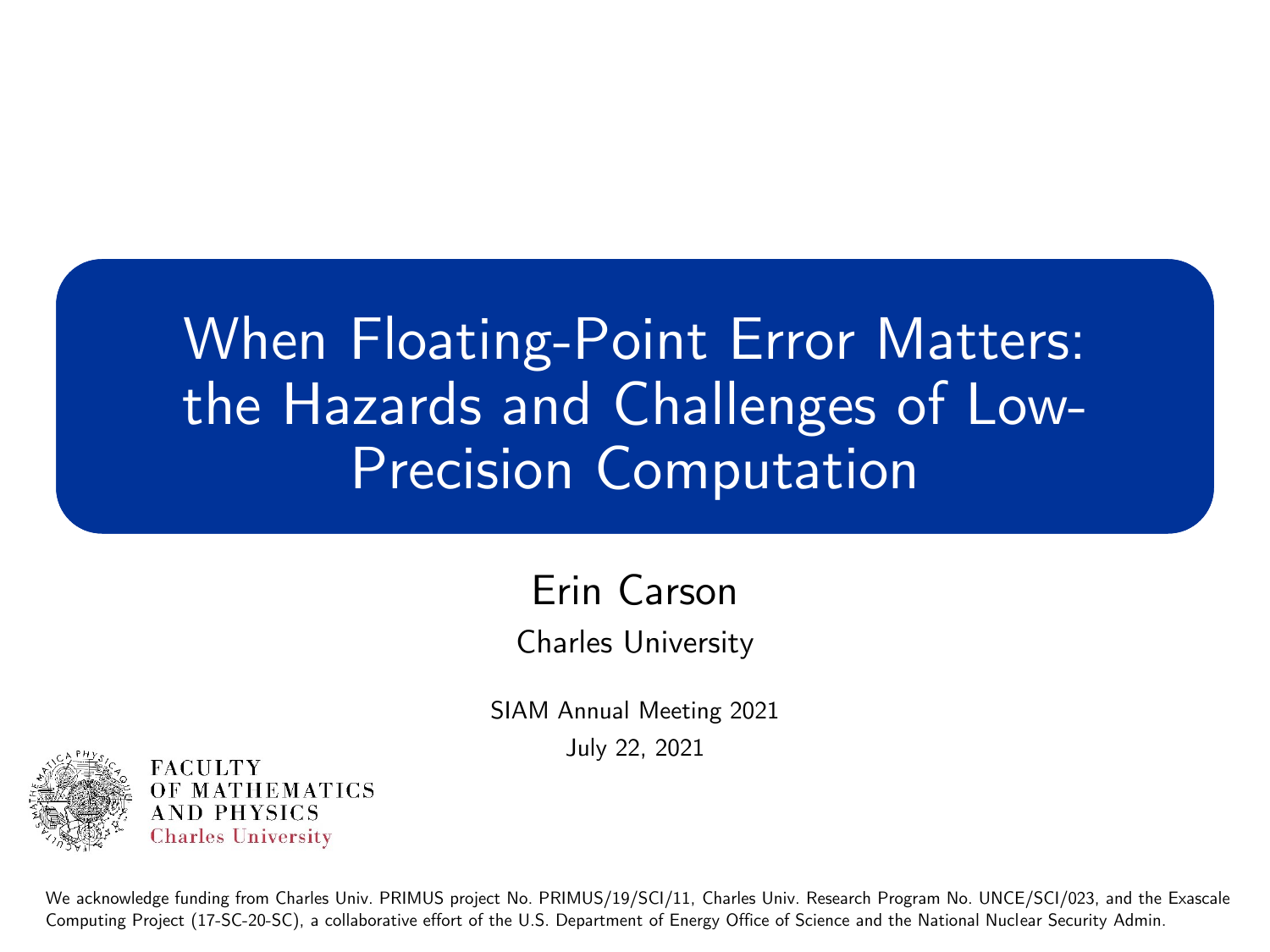### Floating Point Formats

$$
(-1)^{\text{sign}} \times 2^{(\text{exponent-offset})} \times 1.
$$
 fraction

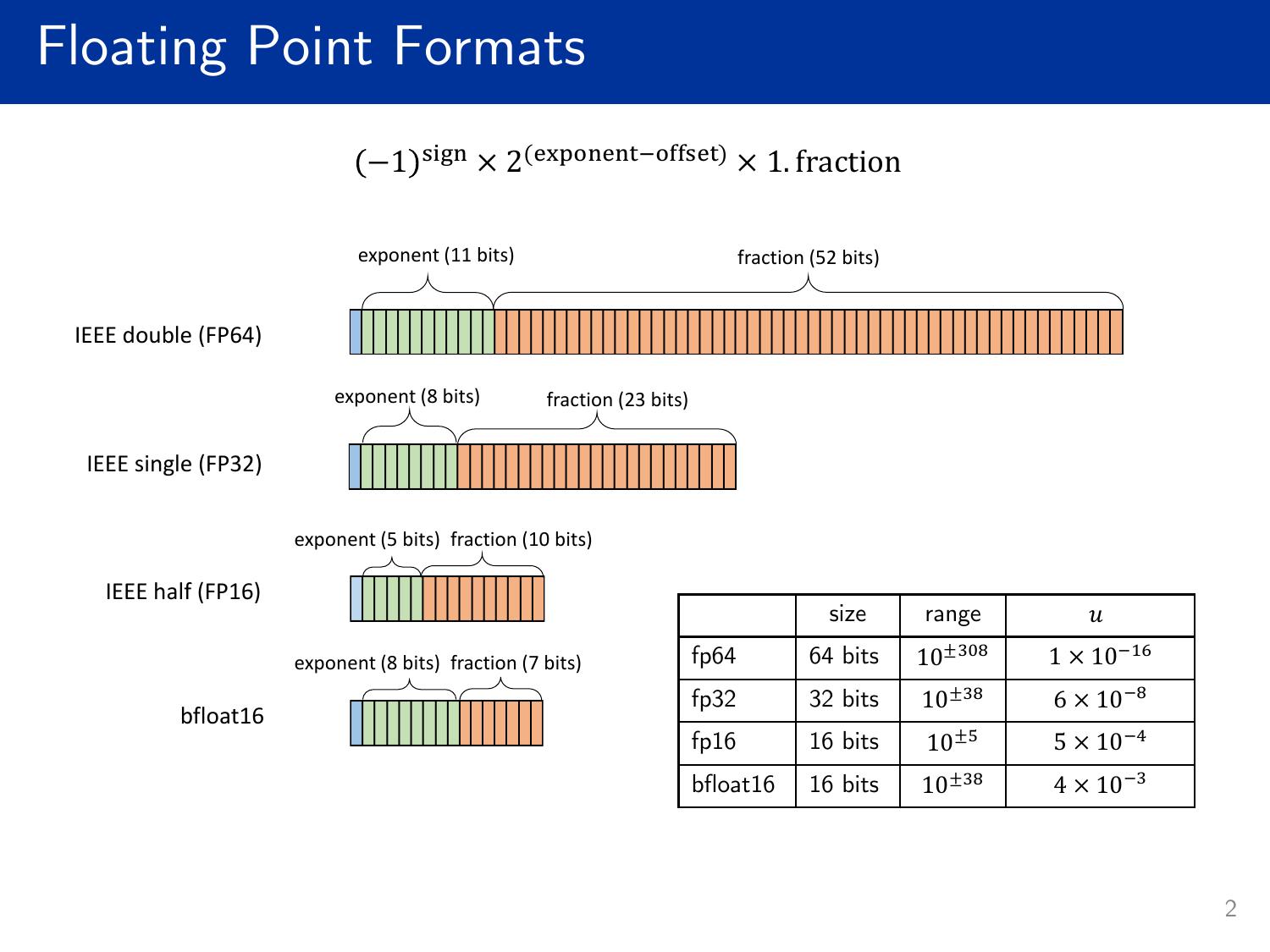# Hardware Support for Multiprecision Computation

Use of low precision in machine learning has driven emergence of lowprecision capabilities in hardware:

- AMD Radeon Instinct MI25 GPU, 2017:
	- single: 12.3 TFLOPS, half: 24.6 TFLOPS
- NVIDIA Tesla P100, 2016: native ISA support for 16-bit FP arithmetic
- NVIDIA Tesla V100, 2017: tensor cores for half precision;

4x4 matrix multiply in one clock cycle

- double: 7 TFLOPS, half+tensor: 112 TFLOPS (16x!)
- NVIDIA A100, 2020: tensor cores with multiple supported precisions: FP16, FP64, Binary, INT4, INT8, bfloat16
- Intel AI processors (Nervana, Xeon)
- Google's Tensor processing unit (TPU): as low as 8-bit arithmetic, bfloat16
- Future exascale supercomputers: (~2021) Expected extensive support for reduced-precision arithmetic (32/16/8-bit)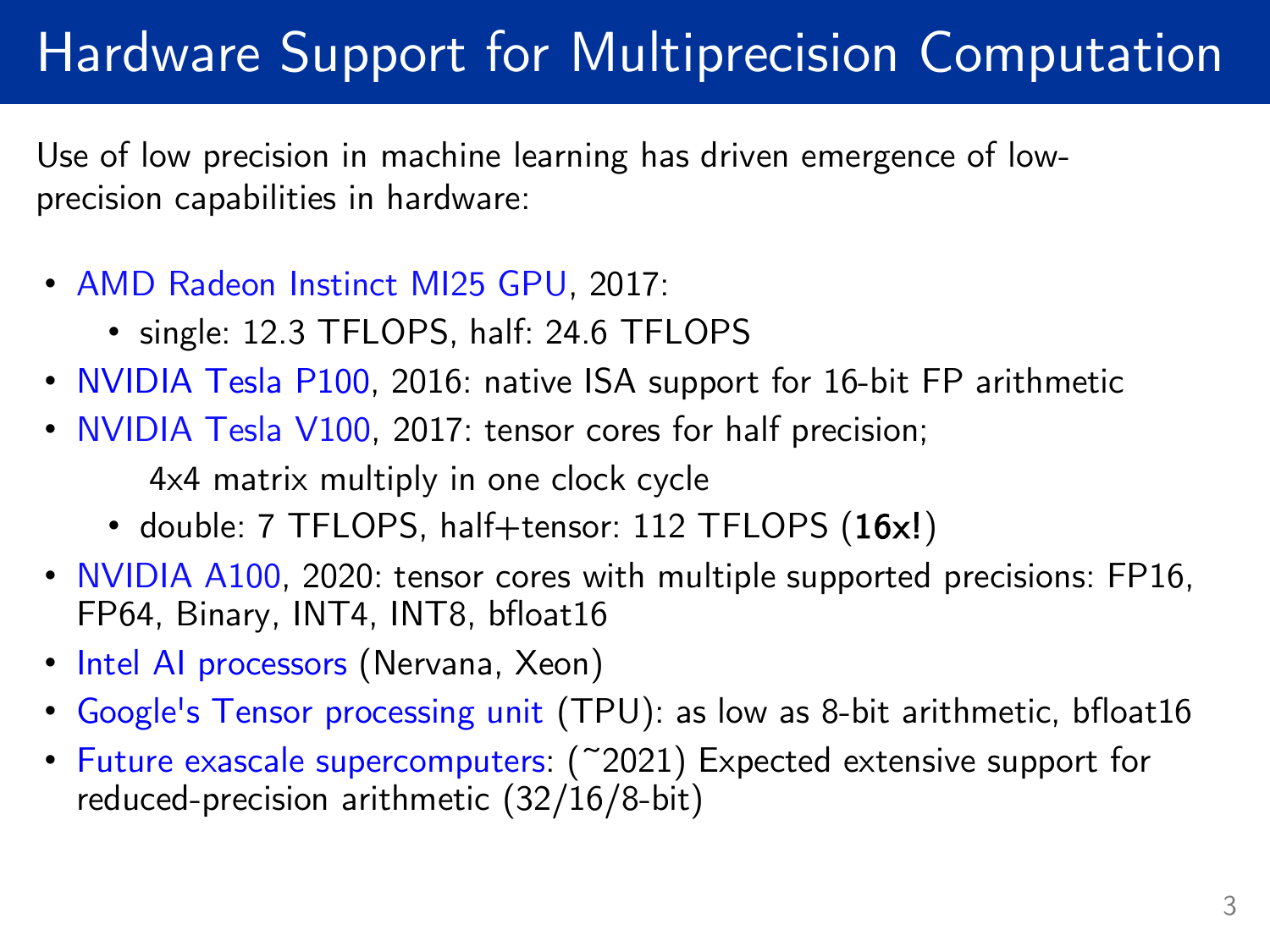#### Performance of LU factorization on an NVIDIA V100 GPU



[Haidar, Tomov, Dongarra, Higham, 2018] 4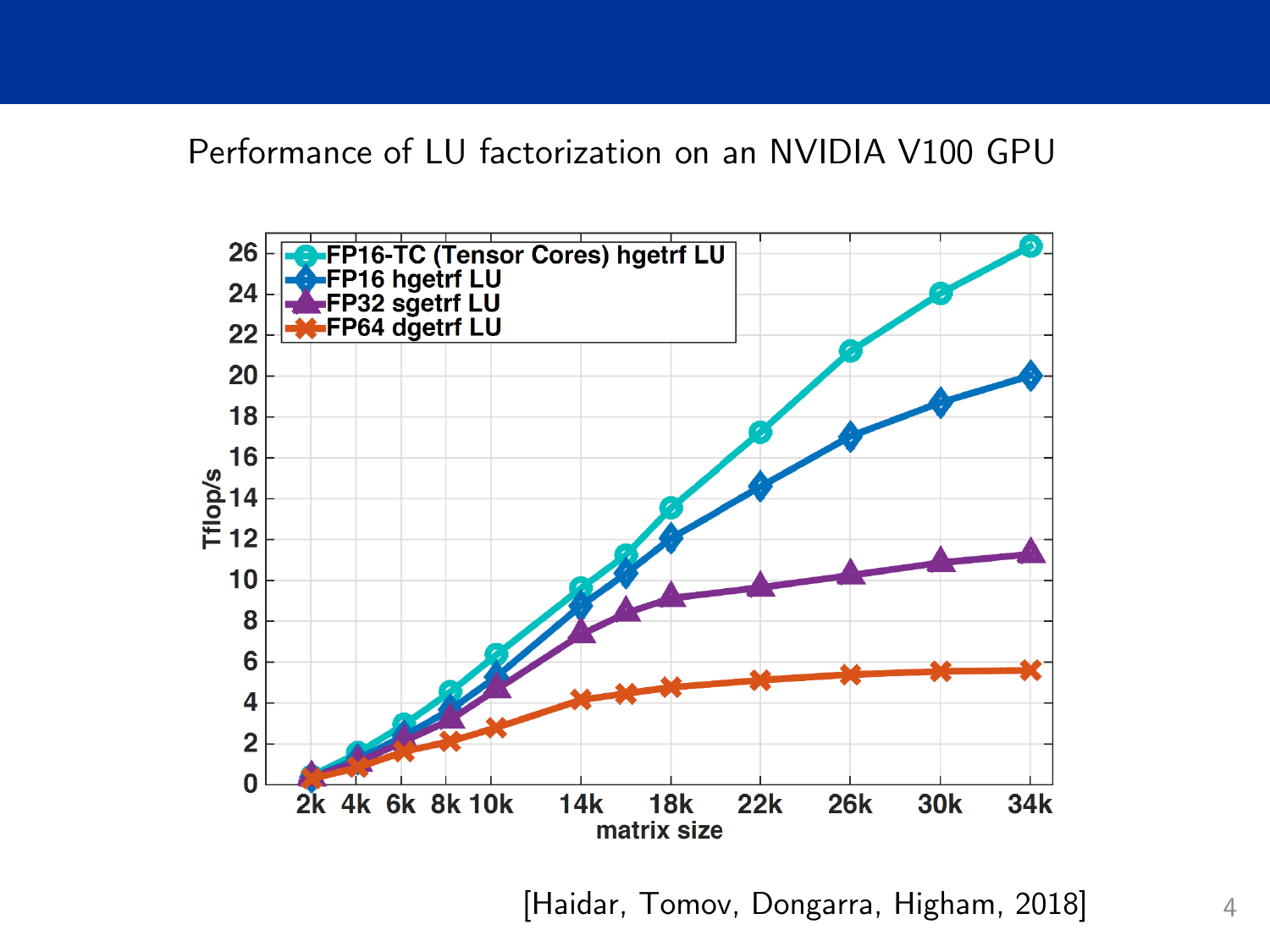### Mixed Precision Capabilities on Supercomputers

#### From TOP500:

#### June 2021

| <b>Accelerator/CP Family</b> | Count | System Share (%) | <b>Rmax (GFlops)</b> | <b>Rpeak (GFlops)</b> | <b>Cores</b> |
|------------------------------|-------|------------------|----------------------|-----------------------|--------------|
| ⊟NVIDIA Volta                | 97    | 19.4             | 626,503,420          | 1,049,977,600         | 11,875,056   |
| 2 NVIDIA Ampere              | 26    | 5.2              | 351,252,600          | 505,841,268           | 3,435,116    |
| 3   NVIDIA Pascal            |       | 1.8              | 57,876,640           | 85,807,525            | 1,141,300    |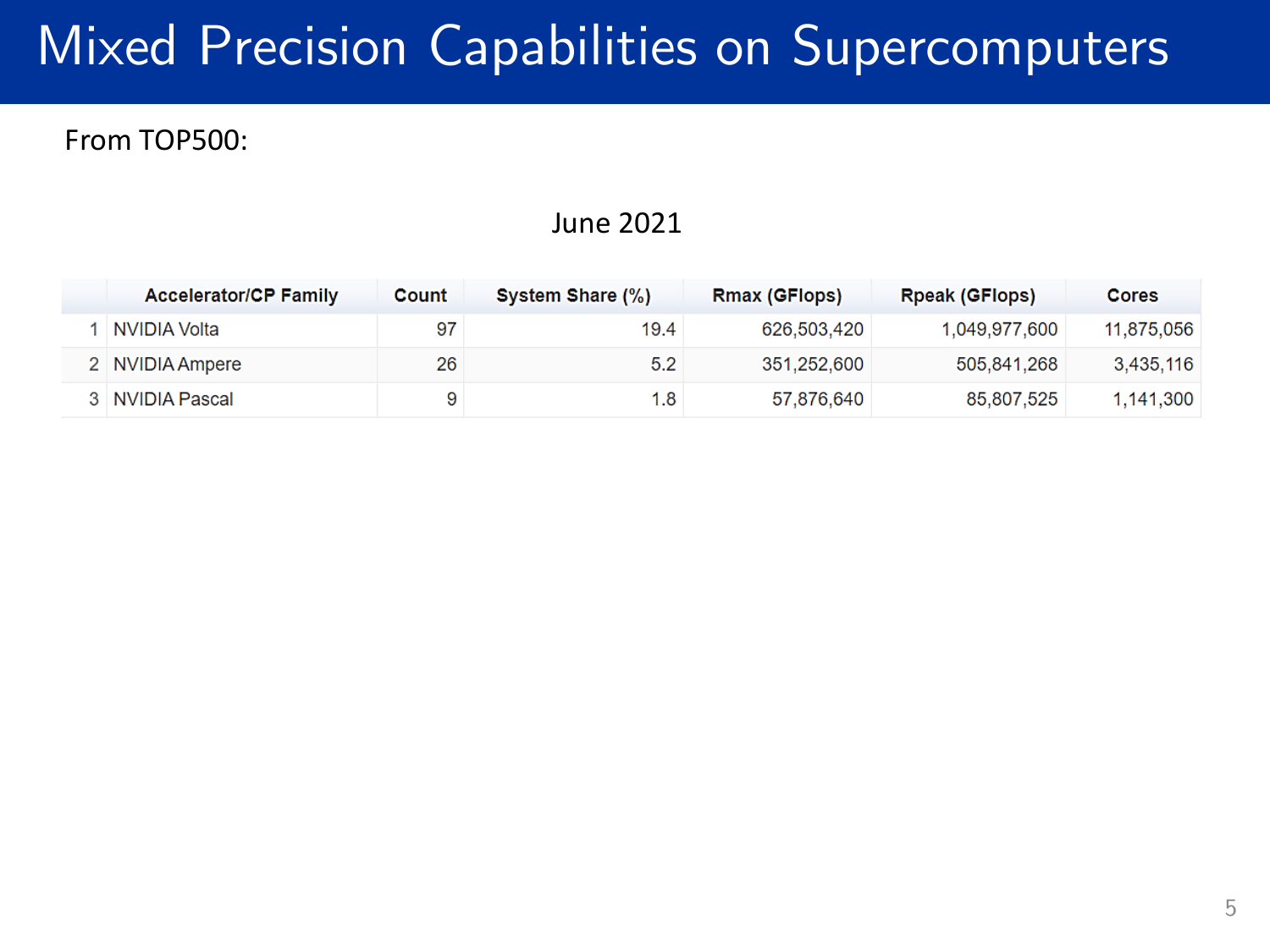## Mixed Precision Capabilities on Supercomputers

#### From TOP500:

#### June 2021

| <b>Accelerator/CP Family</b> | Count | System Share (%) | <b>Rmax (GFlops)</b> | <b>Rpeak (GFlops)</b> | <b>Cores</b> |
|------------------------------|-------|------------------|----------------------|-----------------------|--------------|
| ∣ NVIDIA Volta               | 97    | 19.4             | 626,503,420          | 1,049,977,600         | 11,875,056   |
| 2 NVIDIA Ampere              | 26    | 5.2              | 351,252,600          | 505,841,268           | 3,435,116    |
| 3   NVIDIA Pascal            |       | 1.8              | 57,876,640           | 85,807,525            | 1,141,300    |

#### June 2019

| <b>Accelerator/CP Family</b> | Count | System Share (%) | <b>Rmax (GFlops)</b> | <b>Rpeak (GFlops)</b> | <b>Cores</b> |
|------------------------------|-------|------------------|----------------------|-----------------------|--------------|
| NVIDIA Pascal                | 61    | 12.2             | 106.025.166          | 179.951.012           | 2,738,356    |
| 3 NVIDIA Volta               |       | 2.4              | 224,559,400          | 360,593,742           | 4.488.720    |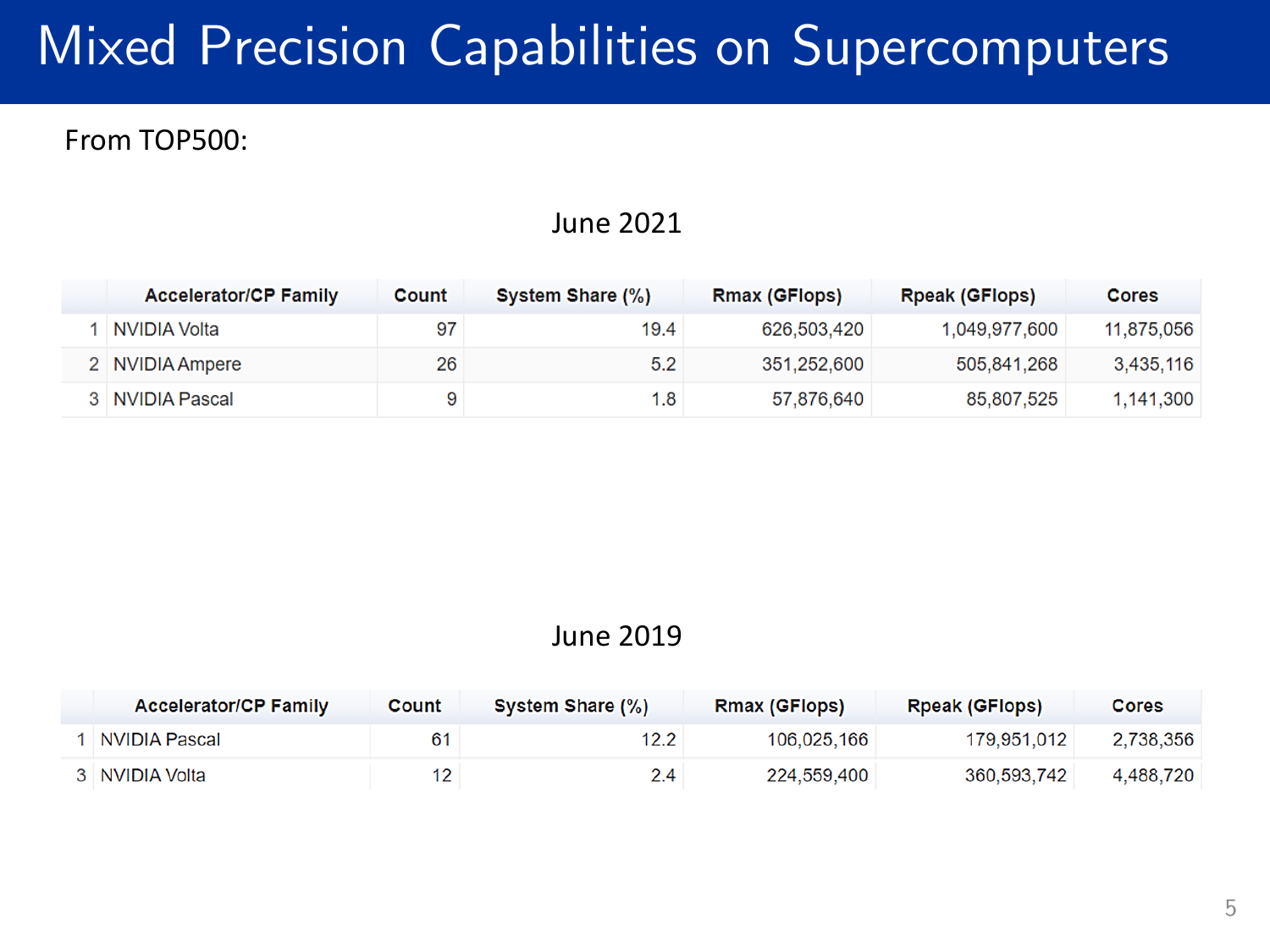### HPL-AI Benchmark

- Highlights confluence of HPC+AI workloads
	- Like HPL, solves dense Ax=b, results still to double precision accuracy
	- Achieves this via mixed-precision iterative refinement
		- may be implemented in a way that takes advantage of the current and upcoming devices for accelerating AI workloads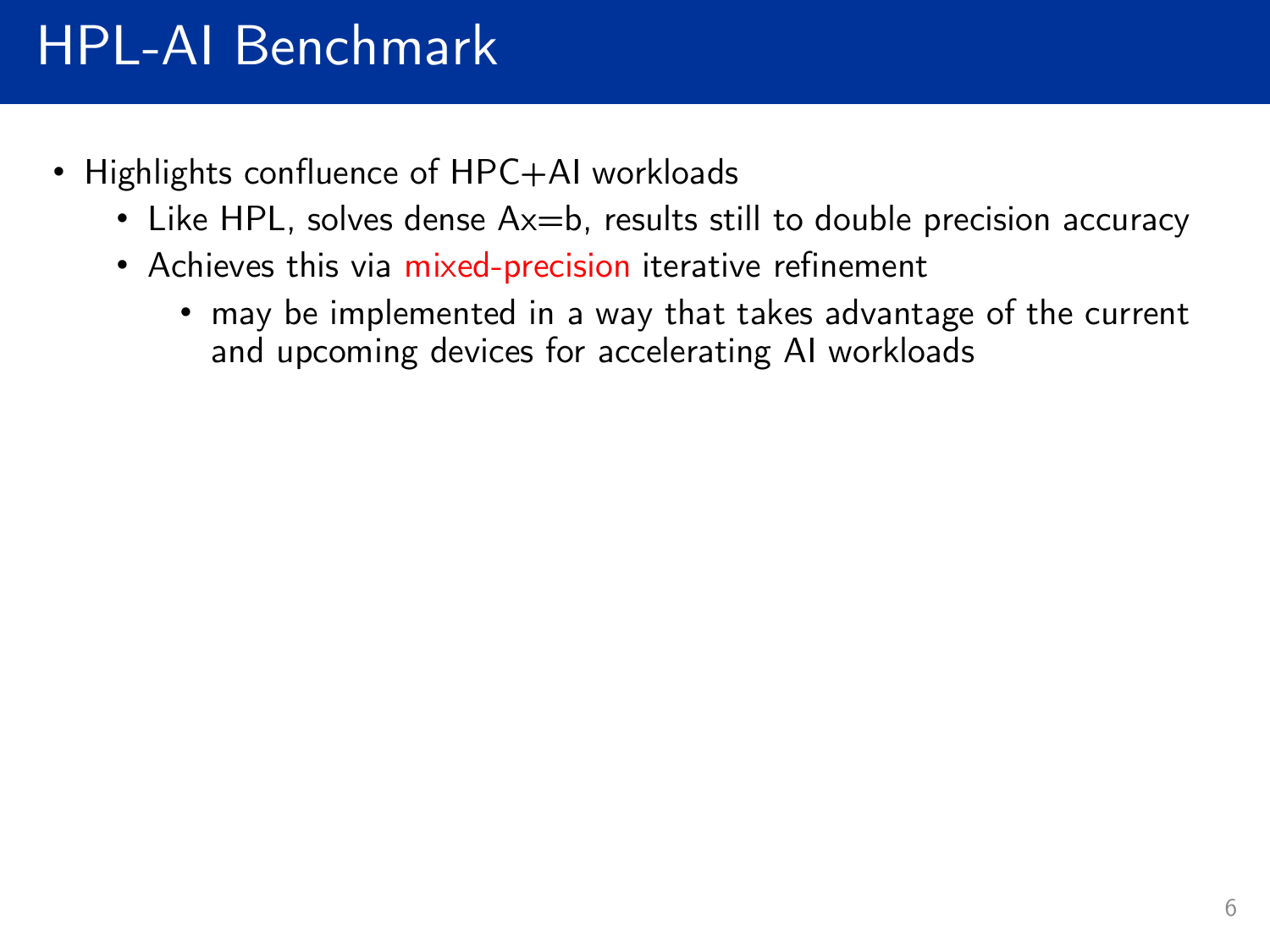### HPL-AI Benchmark

- Highlights confluence of HPC+AI workloads
	- Like HPL, solves dense  $Ax=b$ , results still to double precision accuracy
	- Achieves this via mixed-precision iterative refinement
		- may be implemented in a way that takes advantage of the current and upcoming devices for accelerating AI workloads

- HPL-AI Results (June 2021):
	- 1. Fugaku: 2 EXAFLOP/s (vs. 442 PETAFLOP/s on HPL; 4.5x)
	- 2. Summit: 1.15 EXAFLOP/s (vs. 149 PETAFLOP/s on HPL; 7.7x)

- More information: <https://icl.bitbucket.io/hpl-ai/>
- Reference implementation: <https://bitbucket.org/icl/hpl-ai/src/>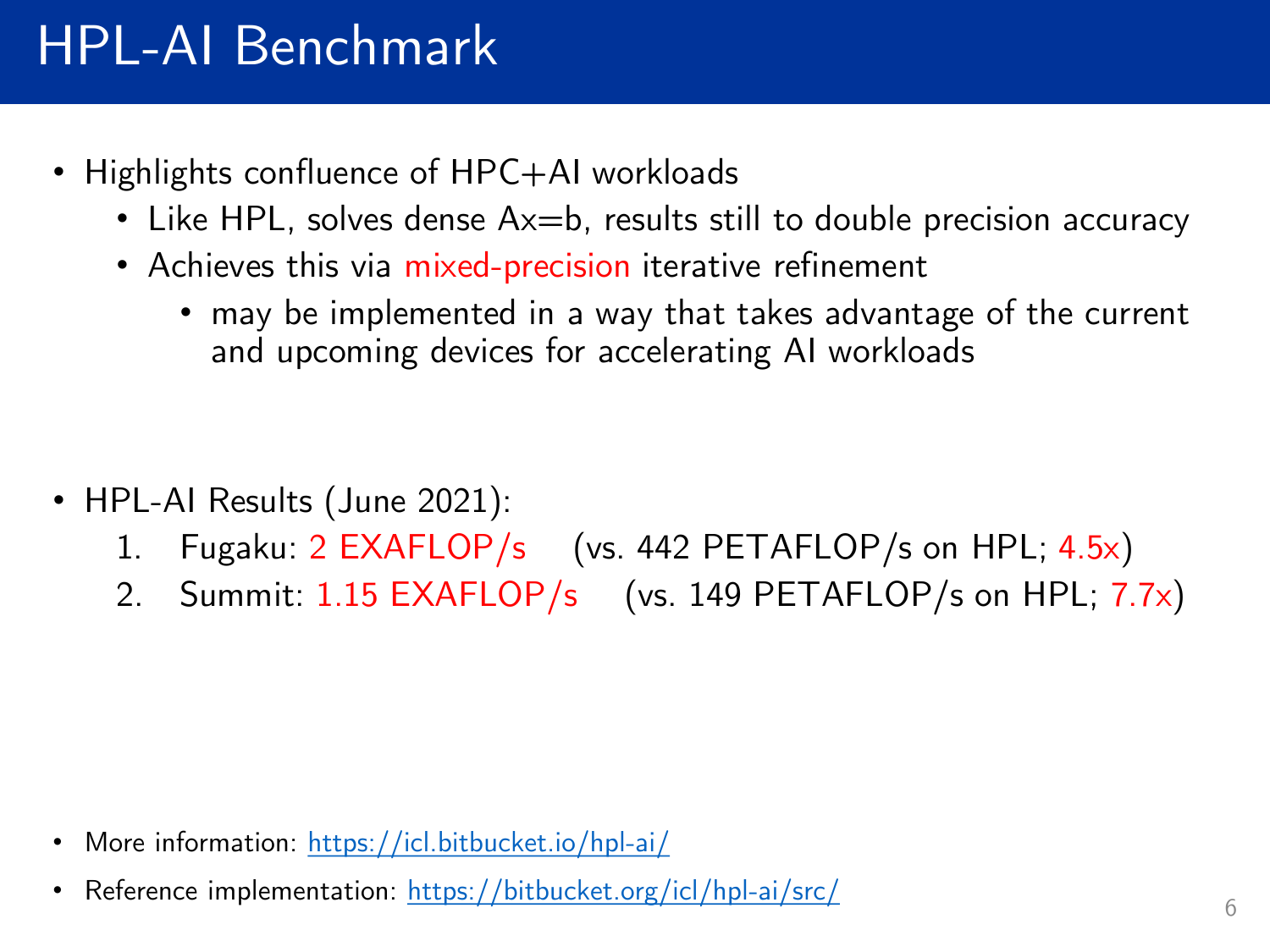### Mixed precision in NLA

- BLAS: cuBLAS, MAGMA, [Agullo et al. 2009], [Abdelfattah et al., 2019], [Haidar et al., 2018]
- Iterative refinement:
	- Long history: [Wilkinson, 1963], [Moler, 1967], [Stewart, 1973], …
	- More recently: [Langou et al., 2006], [C., Higham, 2017], [C., Higham, 2018], [C., Higham, Pranesh, 2020], [Amestoy et al., 2021]
- Matrix factorizations: [Haidar et al., 2017], [Haidar et al., 2018], [Haidar et al., 2020], [Abdelfattah et al., 2020]
- Eigenvalue problems: [Dongarra, 1982], [Dongarra, 1983], [Tisseur, 2001], [Davies et al., 2001], [Petschow et al., 2014], [Alvermann et al., 2019]
- Sparse direct solvers: [Buttari et al., 2008]
- Orthogonalization: [Yamazaki et al., 2015]
- Multigrid: [Tamstorf et al., 2020], [Richter et al., 2014], [Sumiyoshi et al., 2014], [Ljungkvist, Kronbichler, 2017, 2019]
- (Preconditioned) Krylov subspace methods: [Emans, van der Meer, 2012], [Yamagishi, Matsumura, 2016], [C., Gergelits, Yamazaki, 2021], [Clark, 2019], [Anzt et al., 2019], [Clark et al., 2010], [Gratton et al., 2020], [Arioli, Duff, 2009], [Hogg, Scott, 2010]

For survey and references, see [Abdelfattah et al., IJHPC, 2021]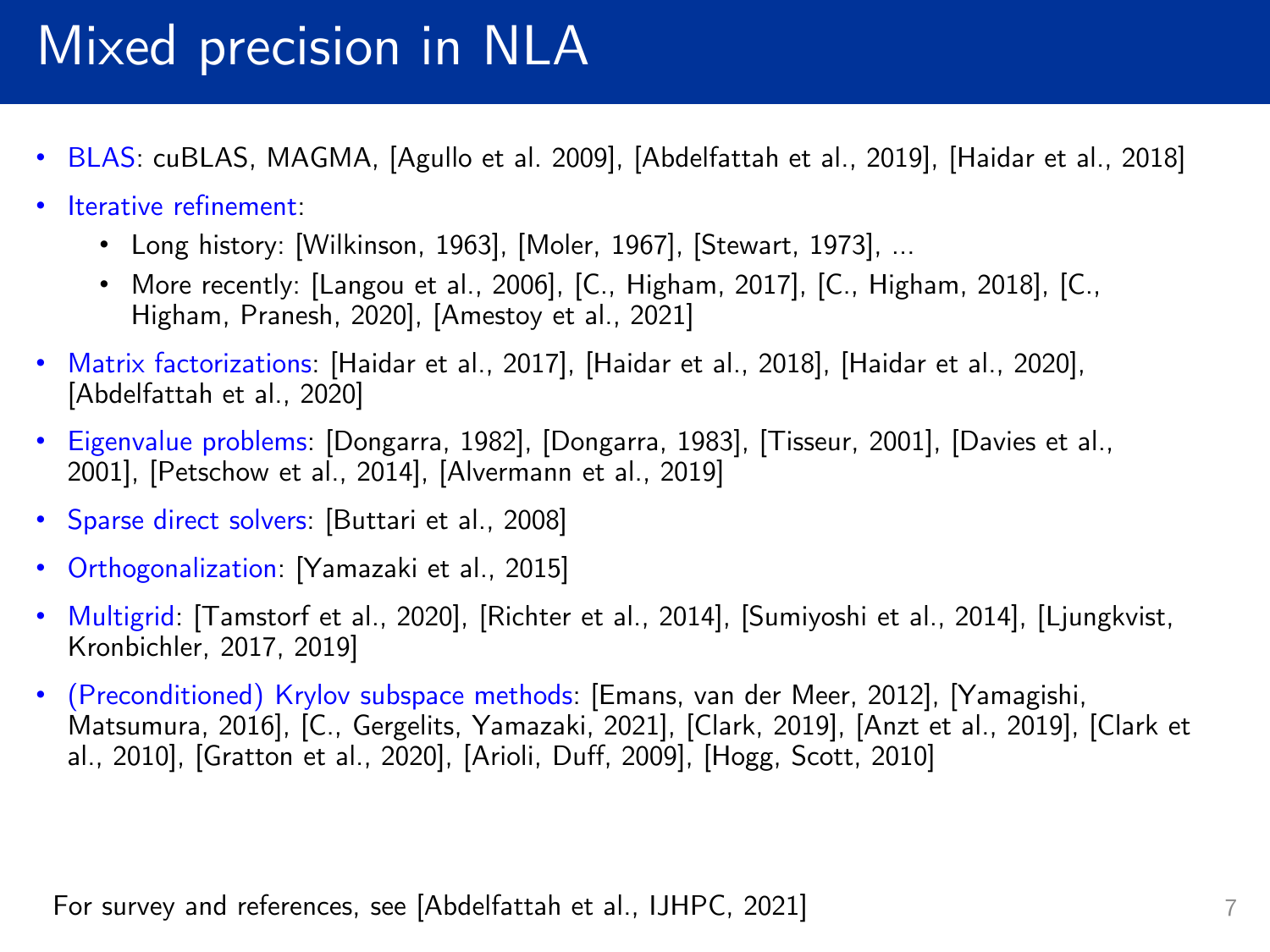- Do error bounds still apply?
	- Error bound with constant  $nu$  provides no information if  $nu > 1$
	- One solution: probabilistic approach [Higham, Mary, 2019], [Higham, Mary, 2020]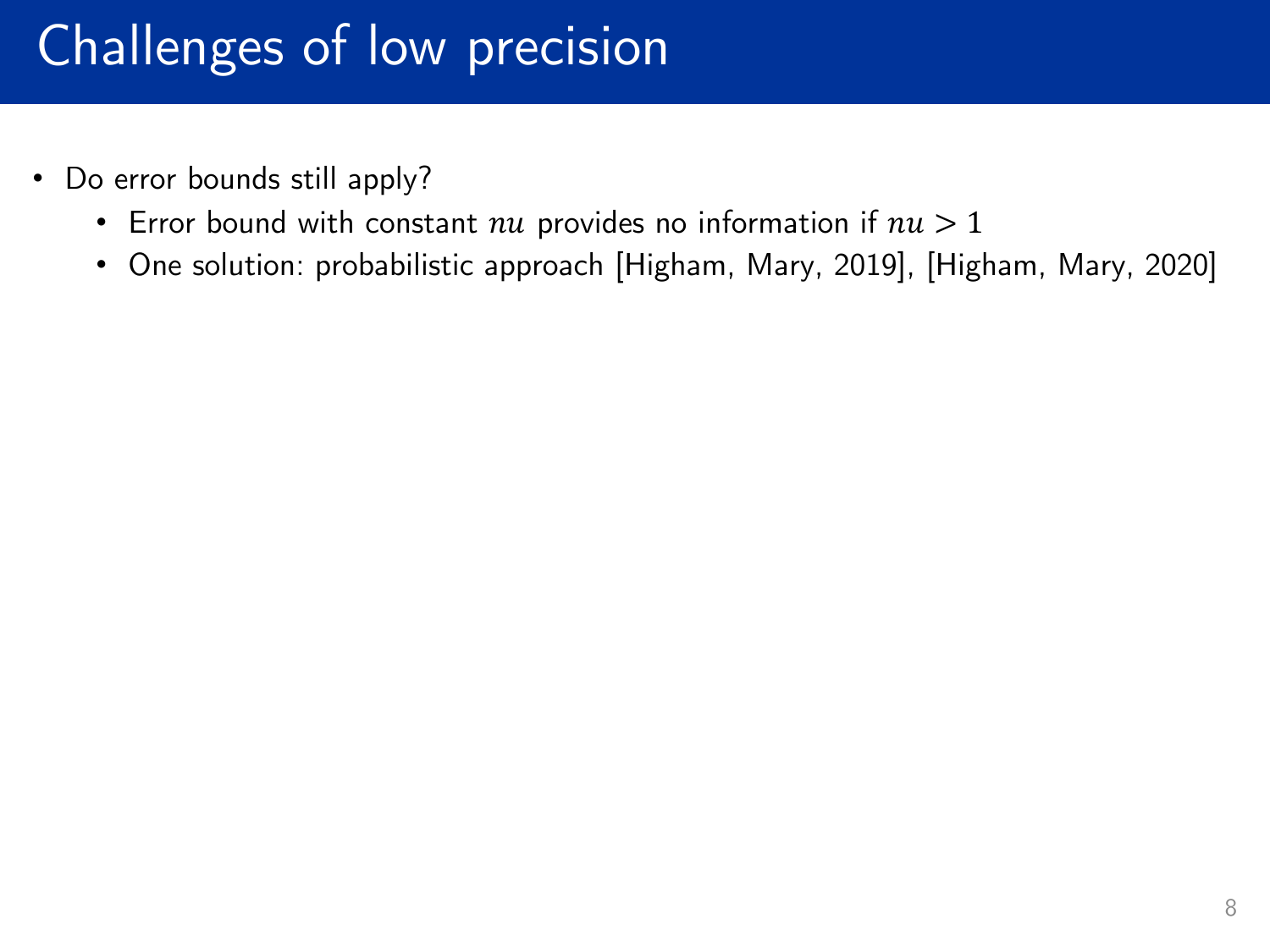- Do error bounds still apply?
	- Error bound with constant  $nu$  provides no information if  $nu > 1$
	- One solution: probabilistic approach [Higham, Mary, 2019], [Higham, Mary, 2020]
- Smaller range of representable numbers
	- Limited range of lower precision might cause overflow when rounding
	- Quantities rounded to lower precision may lose important numerical properties (e.g., positive definiteness)
	- One solution: scaling and shifting approach [Higham, Pranesh, 2019]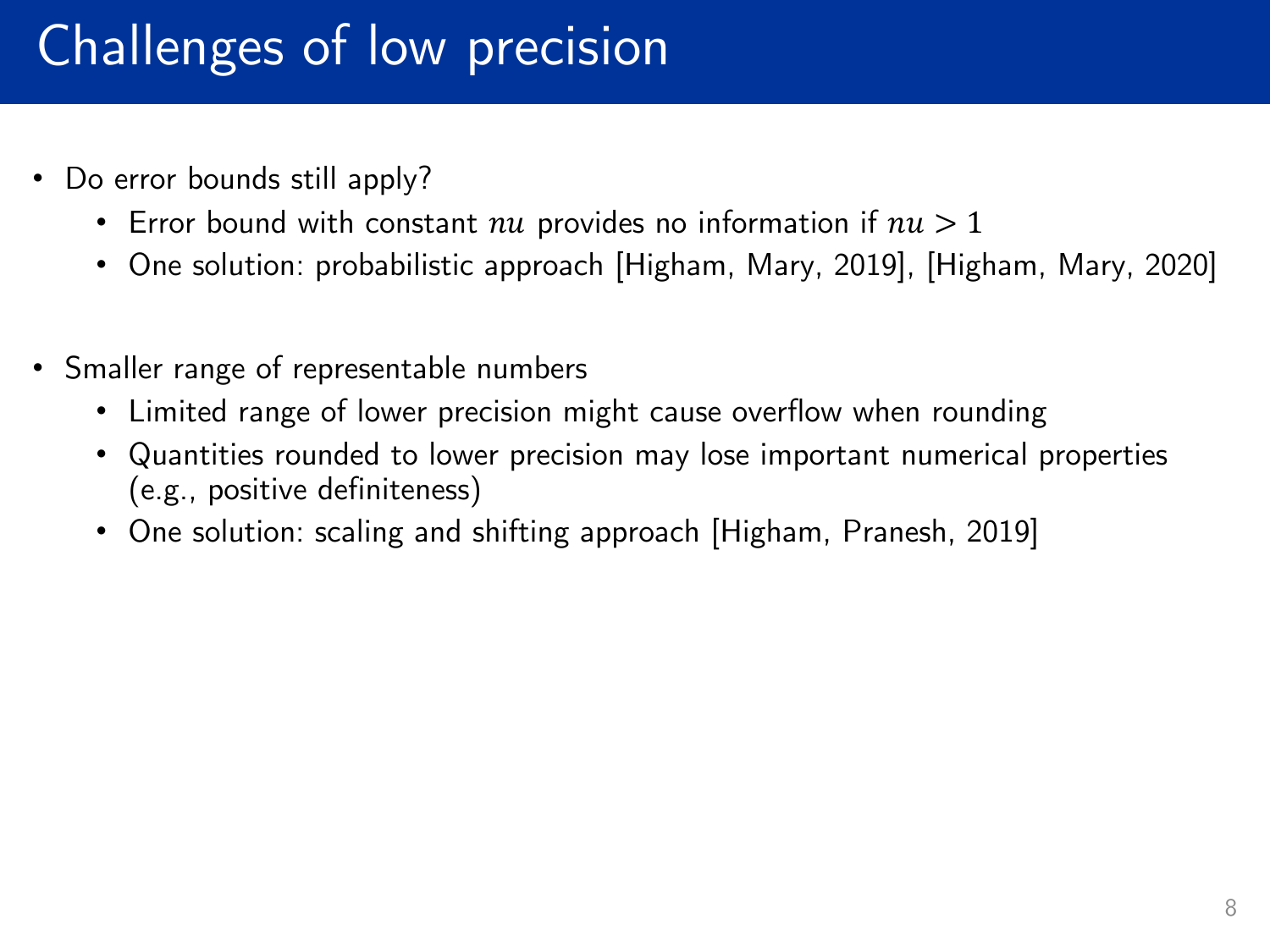- Do error bounds still apply?
	- Error bound with constant  $nu$  provides no information if  $nu > 1$
	- One solution: probabilistic approach [Higham, Mary, 2019], [Higham, Mary, 2020]
- Smaller range of representable numbers
	- Limited range of lower precision might cause overflow when rounding
	- Quantities rounded to lower precision may lose important numerical properties (e.g., positive definiteness)
	- One solution: scaling and shifting approach [Higham, Pranesh, 2019]
- Larger unit roundoff
	- Lose something small when storing:  $fl(x) = x(1 + \delta)$ ,  $|\delta| \le u$
	- Lose something small when computing:  $fl(x \text{ op } y) = (x \text{ op } y)(1 + \delta)$ ,  $|\delta| \le u$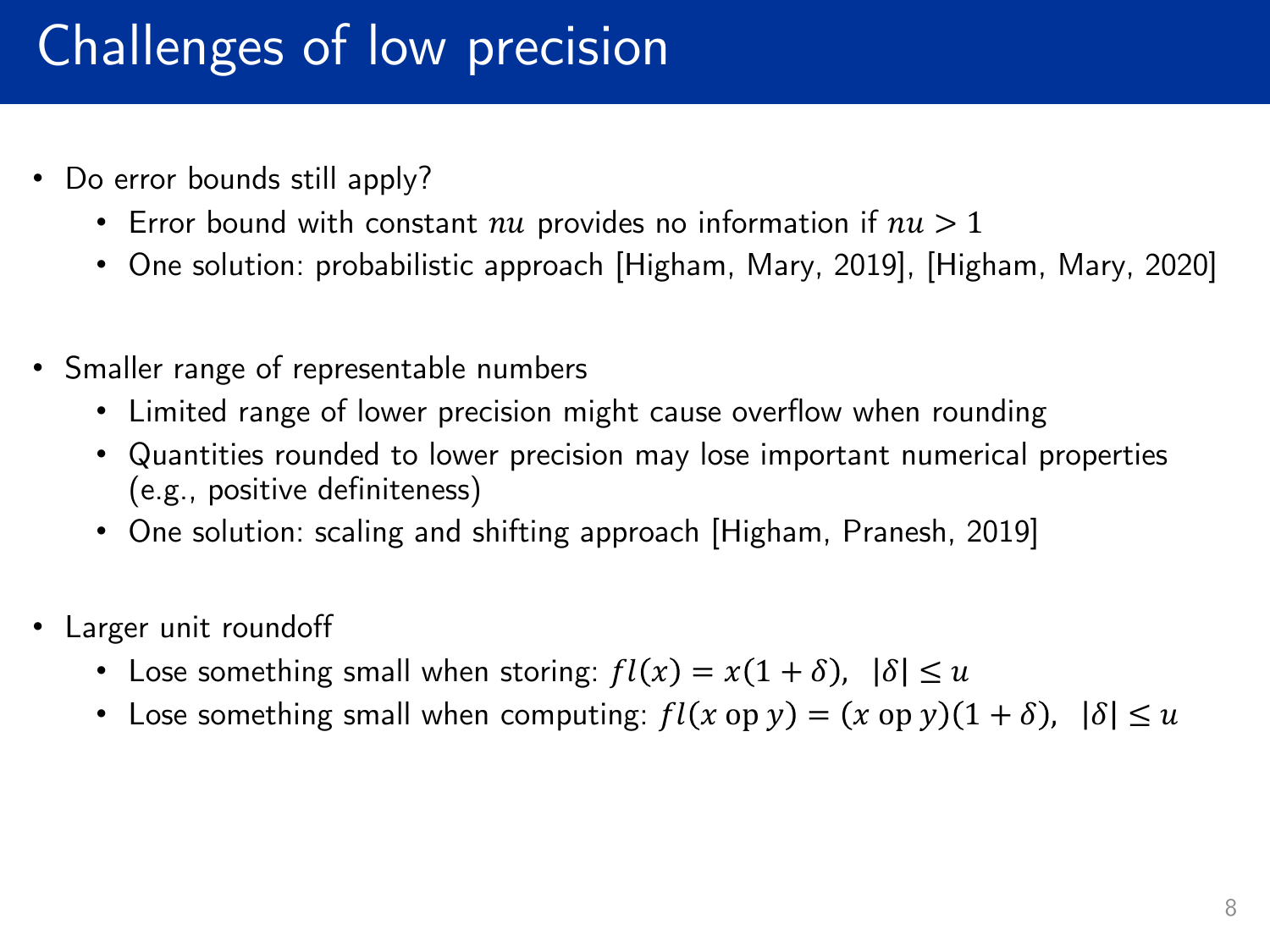- Do error bounds still apply?
	- Error bound with constant  $nu$  provides no information if  $nu > 1$
	- One solution: probabilistic approach [Higham, Mary, 2019], [Higham, Mary, 2020]
- Smaller range of representable numbers
	- Limited range of lower precision might cause overflow when rounding
	- Quantities rounded to lower precision may lose important numerical properties (e.g., positive definiteness)
	- One solution: scaling and shifting approach [Higham, Pranesh, 2019]
- Larger unit roundoff
	- Lose something small when storing:  $fl(x) = x(1 + \delta)$ ,  $|\delta| \le u$
	- Lose something small when computing:  $fl(x \text{ op } y) = (x \text{ op } y)(1 + \delta)$ ,  $|\delta| \le u$

#### Does it matter?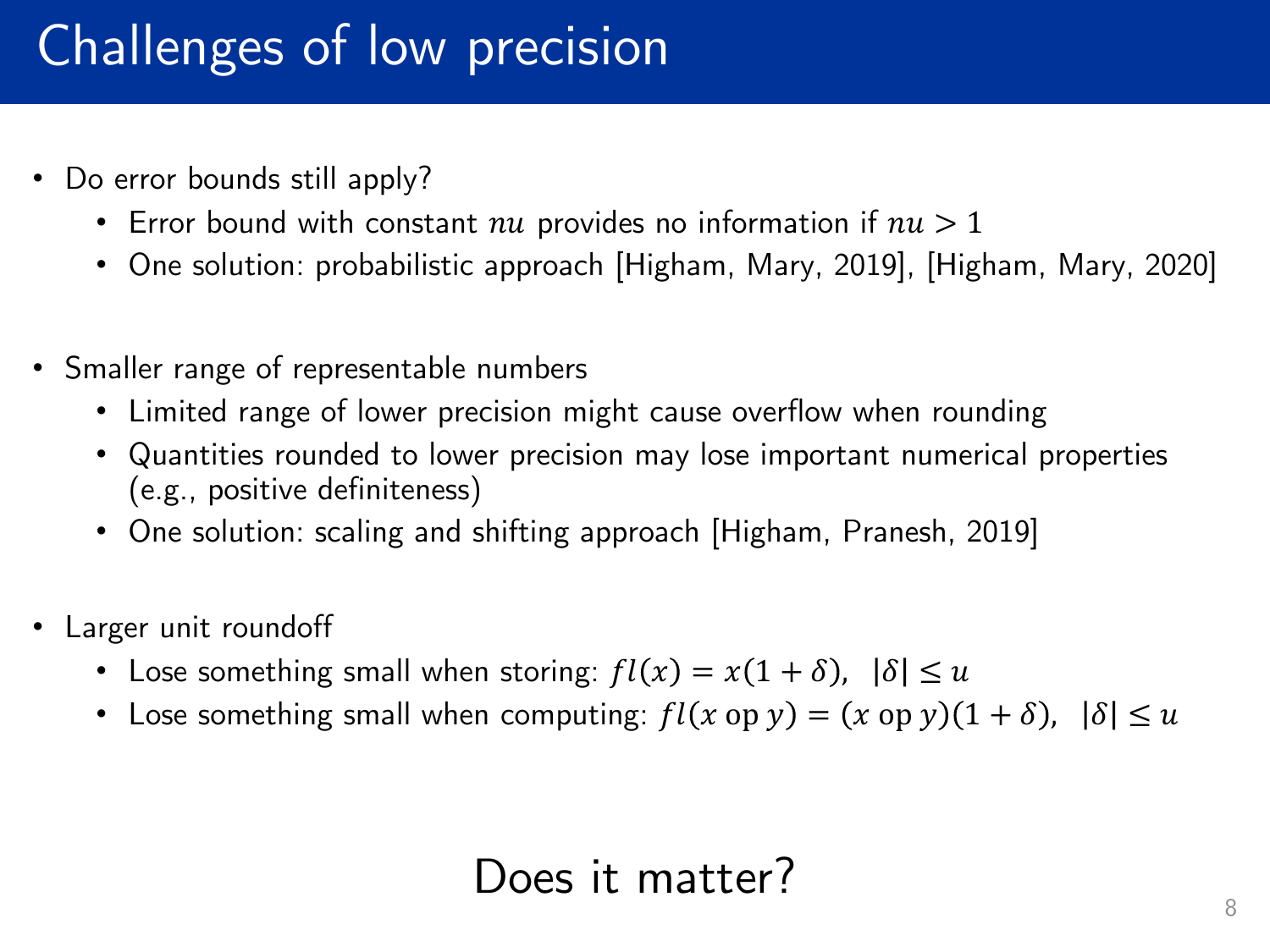#### Inexact computations

- In real computations we have many sources of inexactness
	- Imperfect data, measurement error
	- Modeling error, discretization error
	- Intentional approximation to improve performance
		- Reduced models, Low-rank representations, sparsification, randomization

Model Reduction



[Schilders, van der Vorst, Rommes, 2008]

Low-rank (hierarchical) approximation



Sparsification, Randomized algorithms

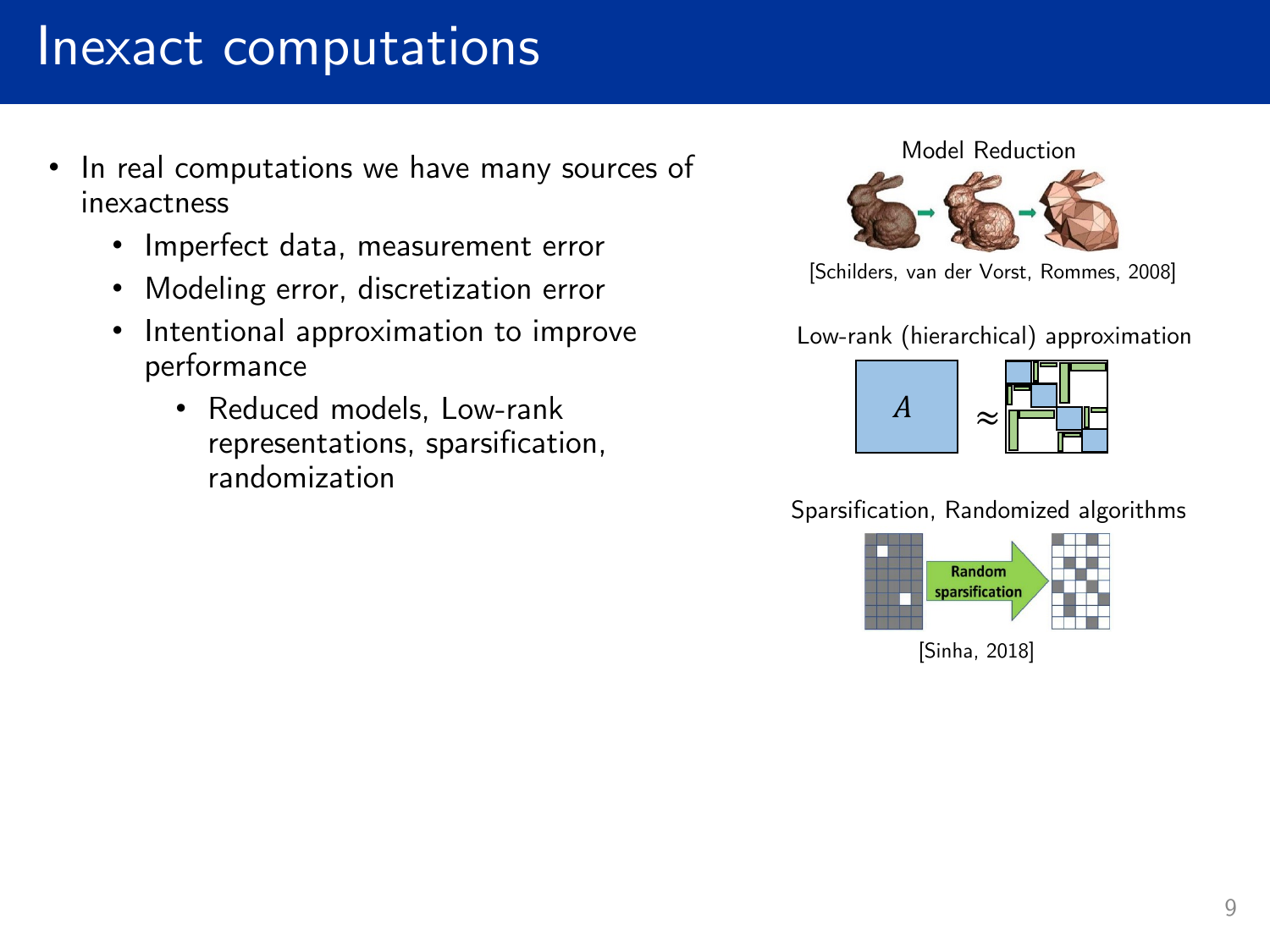#### Inexact computations

- In real computations we have many sources of inexactness
	- Imperfect data, measurement error
	- Modeling error, discretization error
	- Intentional approximation to improve performance
		- Reduced models, Low-rank representations, sparsification, randomization

- Given that we are already working with so much inexactness, does it matter if we use lower precision?
	- Analysis of accuracy in techniques that use intentional approximation *almost always* assume that roundoff error is small enough to be ignored
	- Is this true? Is it true even if we use low precision?

#### Model Reduction



[Schilders, van der Vorst, Rommes, 2008]

Low-rank (hierarchical) approximation



Sparsification, Randomized algorithms

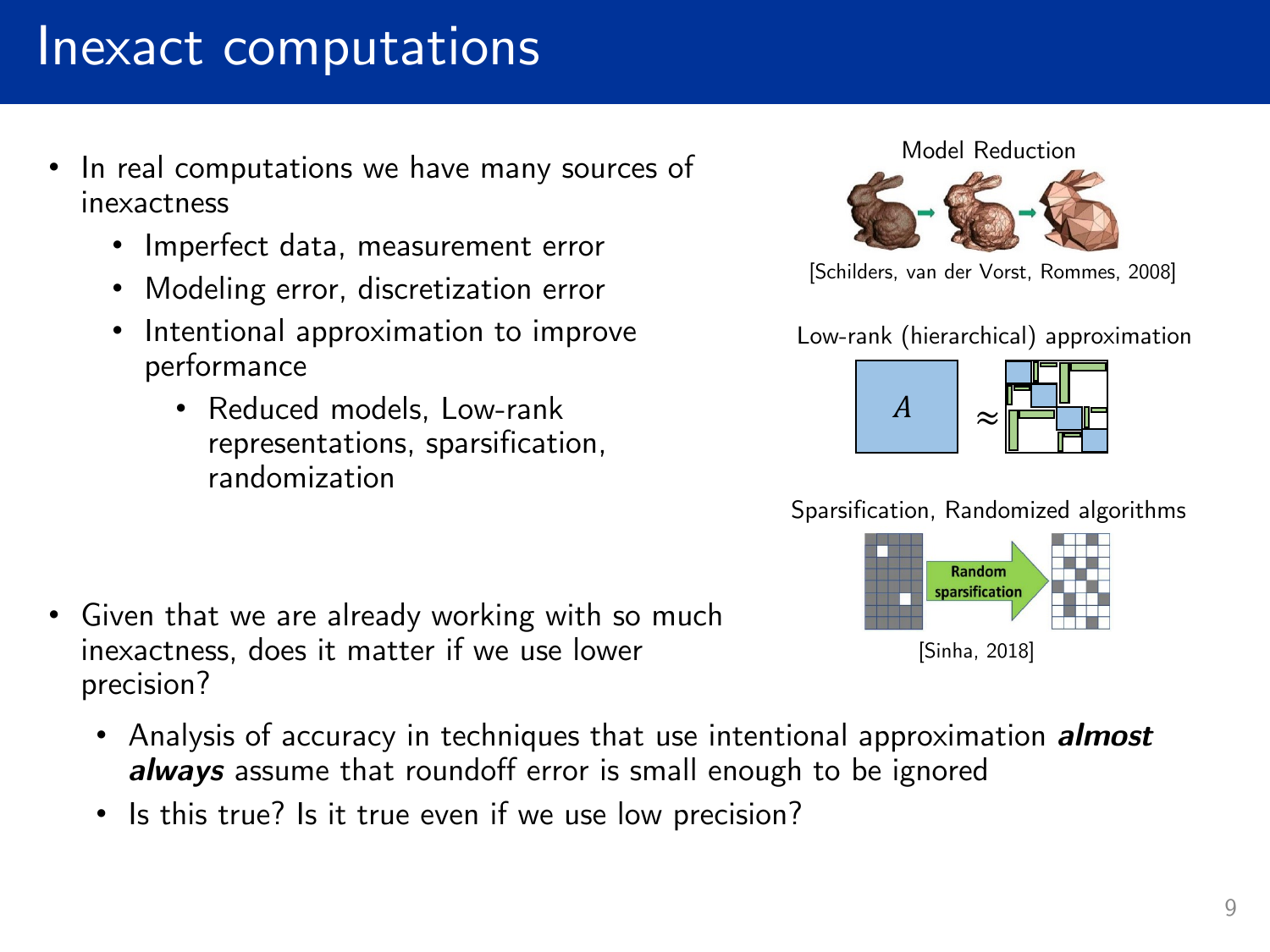### Example: Randomized Algorithms

• Given  $m \times n$  A, want truncated SVD with parameter  $k$ 

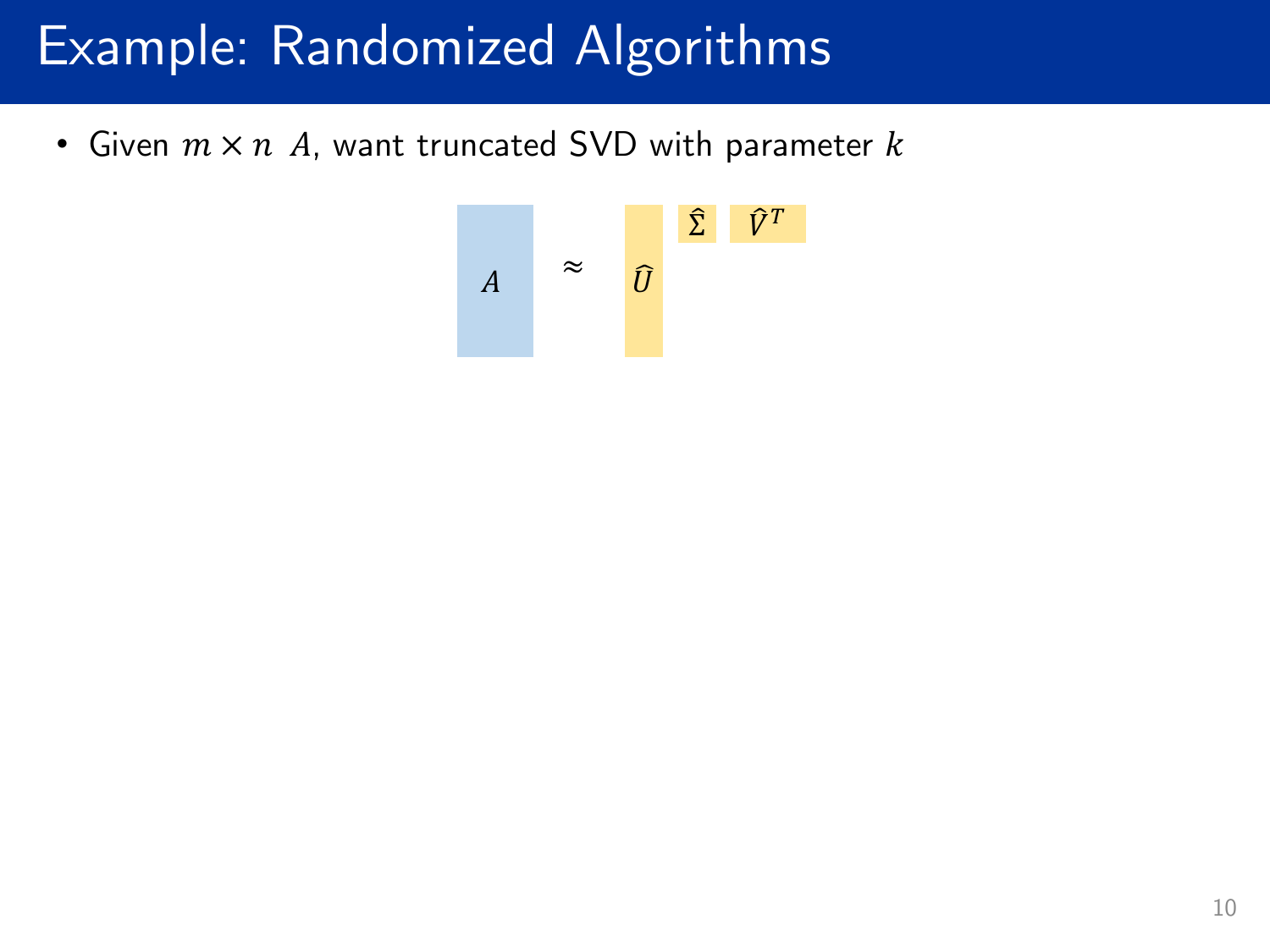### Example: Randomized Algorithms

• Given  $m \times n$  A, want truncated SVD with parameter  $k$ 



• Randomized SVD:

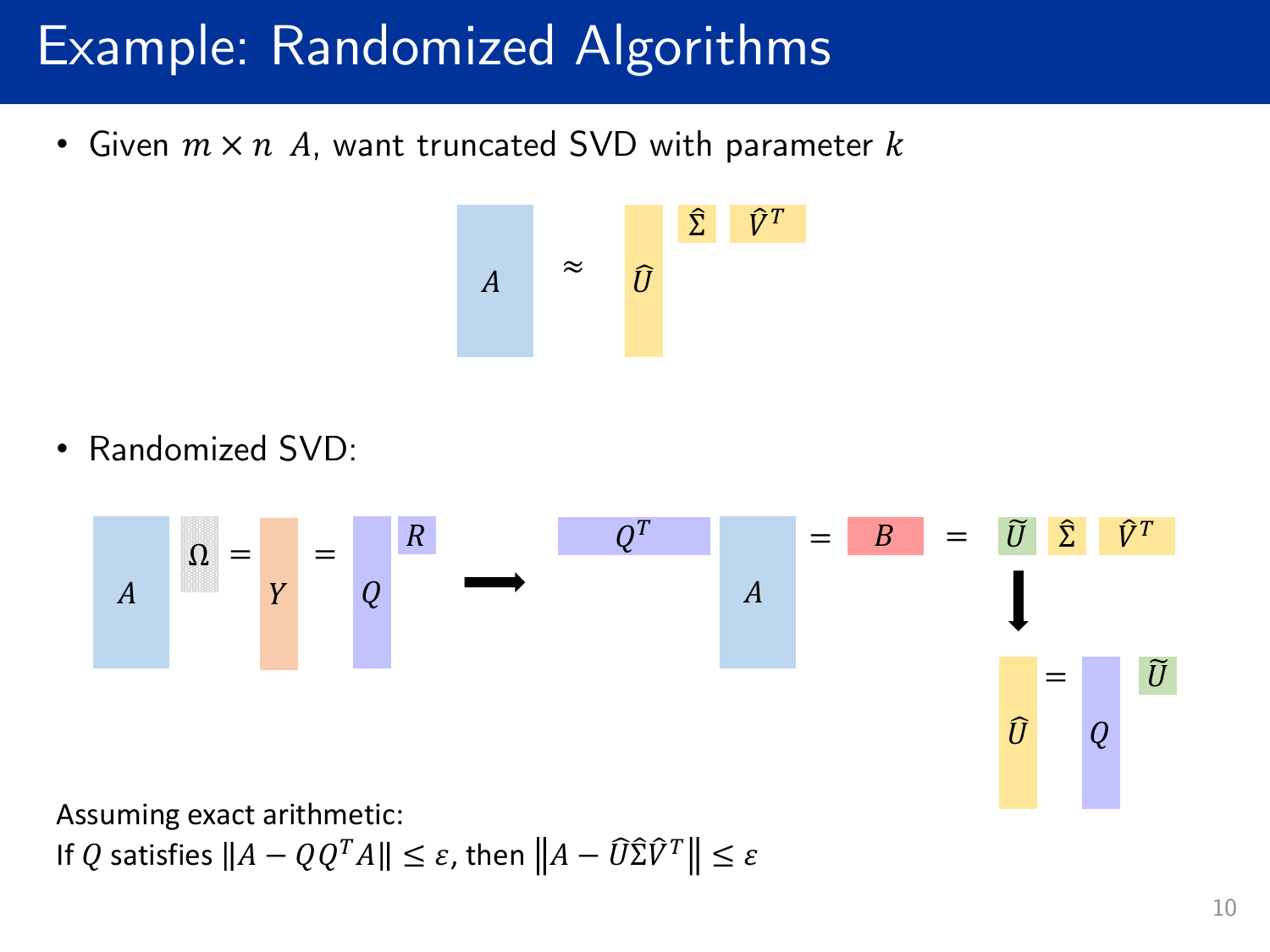Let's try different types of randsvd matrices from the MATLAB gallery:

 $A = q$ allery('randsvd', [100,40],1e6, mode); k=15;

 $[U, S, V]$  = svd(A) : non-randomized SVD, exact arithmetic

 $[\widehat{U}, \widehat{S}, \widehat{V}]$  = rsvd(A) : randomized SVD, exact arithmetic

 $[\widehat{U}_{d}, \hat{S}_{d}, \widehat{V}_{d}] = \text{rsvd}(A)$  : randomized SVD, double precision

 $\widehat{U}_h, \widehat{S}_h, \widehat{V}_h \big] = \text{rsvd}(A)$  : randomized SVD, half precision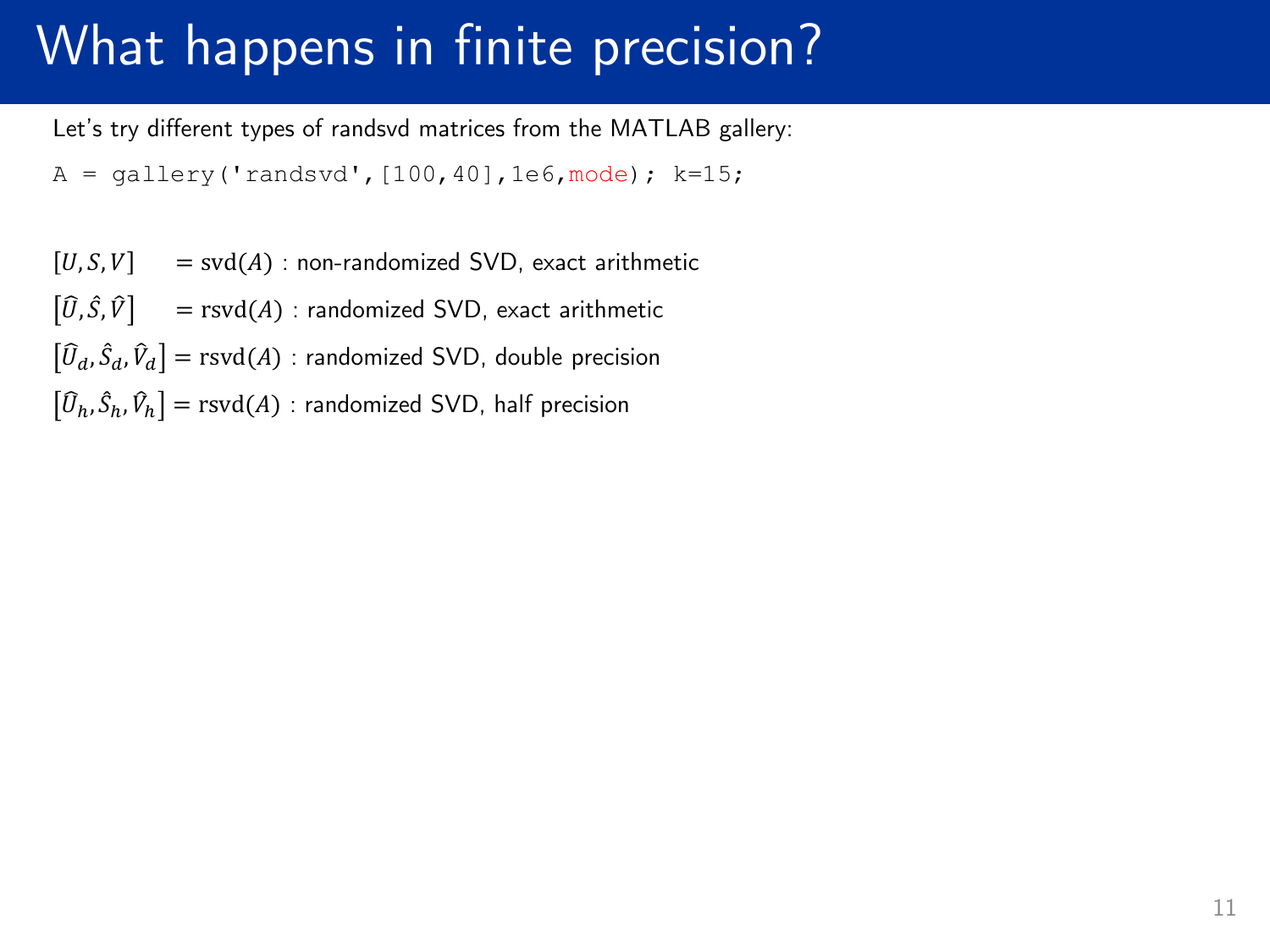Let's try different types of randsvd matrices from the MATLAB gallery:

 $A = q$ allery('randsvd', [100,40], 1e6, mode); k=15;

 $[U, S, V]$  = svd(A) : non-randomized SVD, exact arithmetic  $[\widehat{U}, \widehat{S}, \widehat{V}]$  = rsvd(A) : randomized SVD, exact arithmetic  $[\widehat{U}_{d}, \hat{S}_{d}, \widehat{V}_{d}] = \text{rsvd}(A)$  : randomized SVD, double precision  $\widehat{U}_h, \widehat{S}_h, \widehat{V}_h \big] = \text{rsvd}(A)$  : randomized SVD, half precision

Mode 3: Geometrically distributed singular values  $A - USV^T \|_2 = 4.92e-03$  $A - \widehat{U} \widehat{S} \widehat{V}^T \Big\|_{2} = 4.92$ e-03  $A - \widehat{U}_d \widehat{S}_d \widehat{V}_d$ T 2  $= 4.92e-03$  $A - \widehat{U}_h \widehat{S}_h \widehat{V}_h$ T 2  $= 4.92e-03$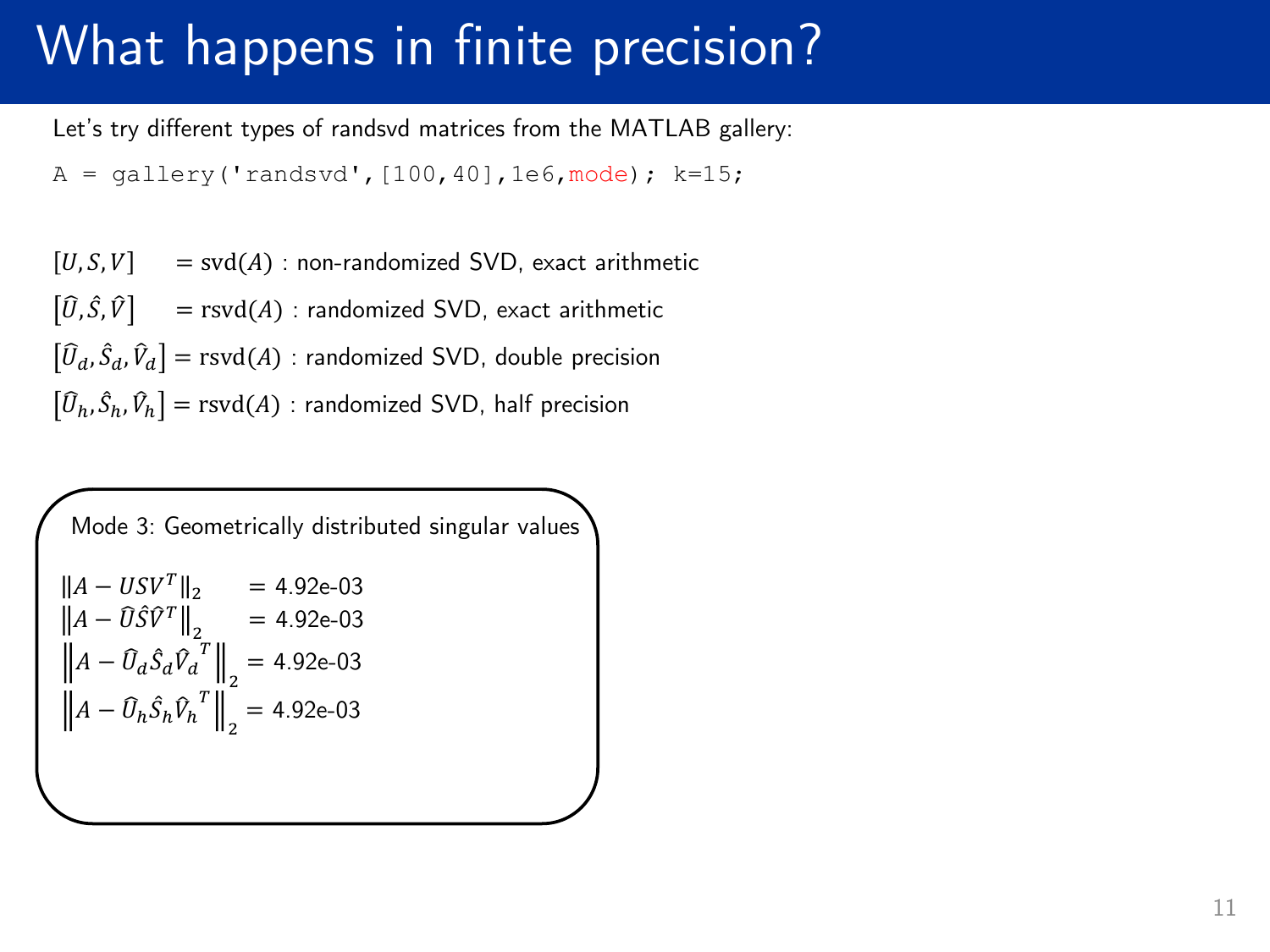Let's try different types of randsvd matrices from the MATLAB gallery:

 $A = q$ allery('randsvd', [100,40],1e6, mode); k=15;

 $[U, S, V]$  = svd(A) : non-randomized SVD, exact arithmetic  $[\hat{U}, \hat{S}, \hat{V}]$  = rsvd(A) : randomized SVD, exact arithmetic  $[\widehat{U}_{d}, \hat{S}_{d}, \widehat{V}_{d}] = \text{rsvd}(A)$  : randomized SVD, double precision  $\widehat{U}_h, \widehat{S}_h, \widehat{V}_h \big] = \text{rsvd}(A)$  : randomized SVD, half precision

Mode 3: Geometrically distributed singular values  $A - USV^T \|_2 = 4.92e-03$  $A - \widehat{U} \widehat{S} \widehat{V}^T \Big\|_{2} = 4.92$ e-03  $A - \widehat{U}_d \widehat{S}_d \widehat{V}_d$ T 2  $= 4.92e-03$  $A - \widehat{U}_h \widehat{S}_h \widehat{V}_h$ T 2  $= 4.92e-03$ 

Mode 1: one large singular value  $A - USV^T \|_2 = 1.00$ e-06  $\left. A - \widehat{U} \widehat{S} \widehat{V}^T \right\|_2 = 1.17$ e-06  $A - \widehat{U}_d \widehat{S}_d \widehat{V}_d$ T 2  $= 1.17e-06$  $A - \widehat{U}_h \widehat{S}_h \widehat{V}_h$ T 2  $= 1.11e-05$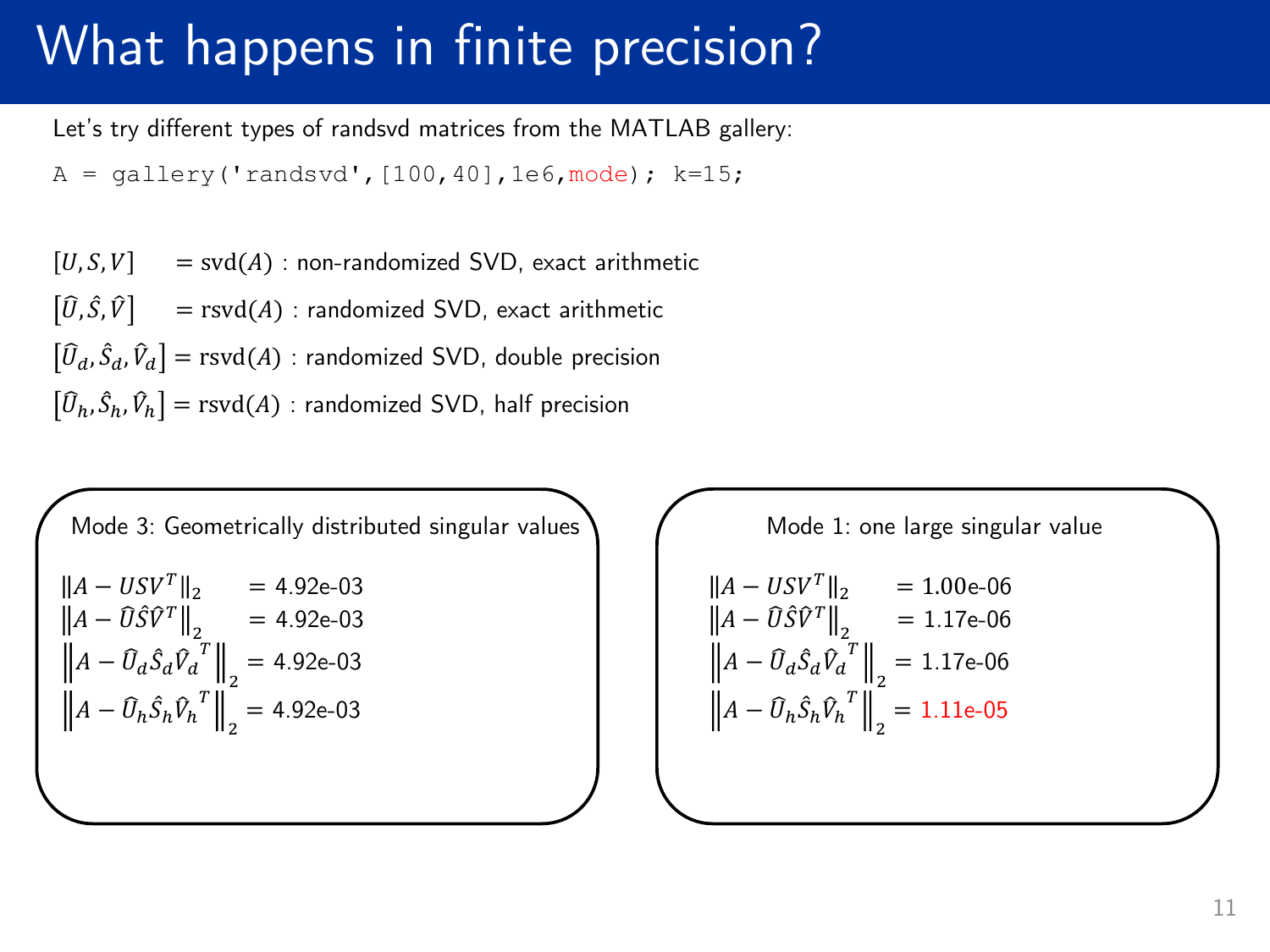Let's try different types of randsvd matrices from the MATLAB gallery:

 $A = q$ allery('randsvd', [100,40],1e6, mode); k=15;

 $[U, S, V]$  = svd(A) : non-randomized SVD, exact arithmetic  $[\hat{U}, \hat{S}, \hat{V}]$  = rsvd(A) : randomized SVD, exact arithmetic  $[\widehat{U}_{d}, \hat{S}_{d}, \widehat{V}_{d}] = \text{rsvd}(A)$  : randomized SVD, double precision  $\widehat{U}_h, \widehat{S}_h, \widehat{V}_h \big] = \text{rsvd}(A)$  : randomized SVD, half precision

Mode 3: Geometrically distributed singular values  $A - USV^T \|_2 = 4.92e-03$  $A - \widehat{U} \widehat{S} \widehat{V}^T \Big\|_{2} = 4.92$ e-03  $A - \widehat{U}_d \widehat{S}_d \widehat{V}_d$ T 2  $= 4.92e-03$  $A - \widehat{U}_h \widehat{S}_h \widehat{V}_h$ T 2  $= 4.92e-03$ 

Mode 1: one large singular value  $A - USV^T \|_2 = 1.00$ e-06  $\left. A - \widehat{U} \widehat{S} \widehat{V}^T \right\|_2 = 1.17$ e-06  $A - \widehat{U}_d \widehat{S}_d \widehat{V}_d$ T 2  $= 1.17e-06$  $A - \widehat{U}_h \widehat{S}_h \widehat{V}_h$ T 2  $= 1.11e-05$ 

 $loss$  of accuracy! Roundoff error can't be ignored!  $_{11}$ Use of low precision leads to an order magnitude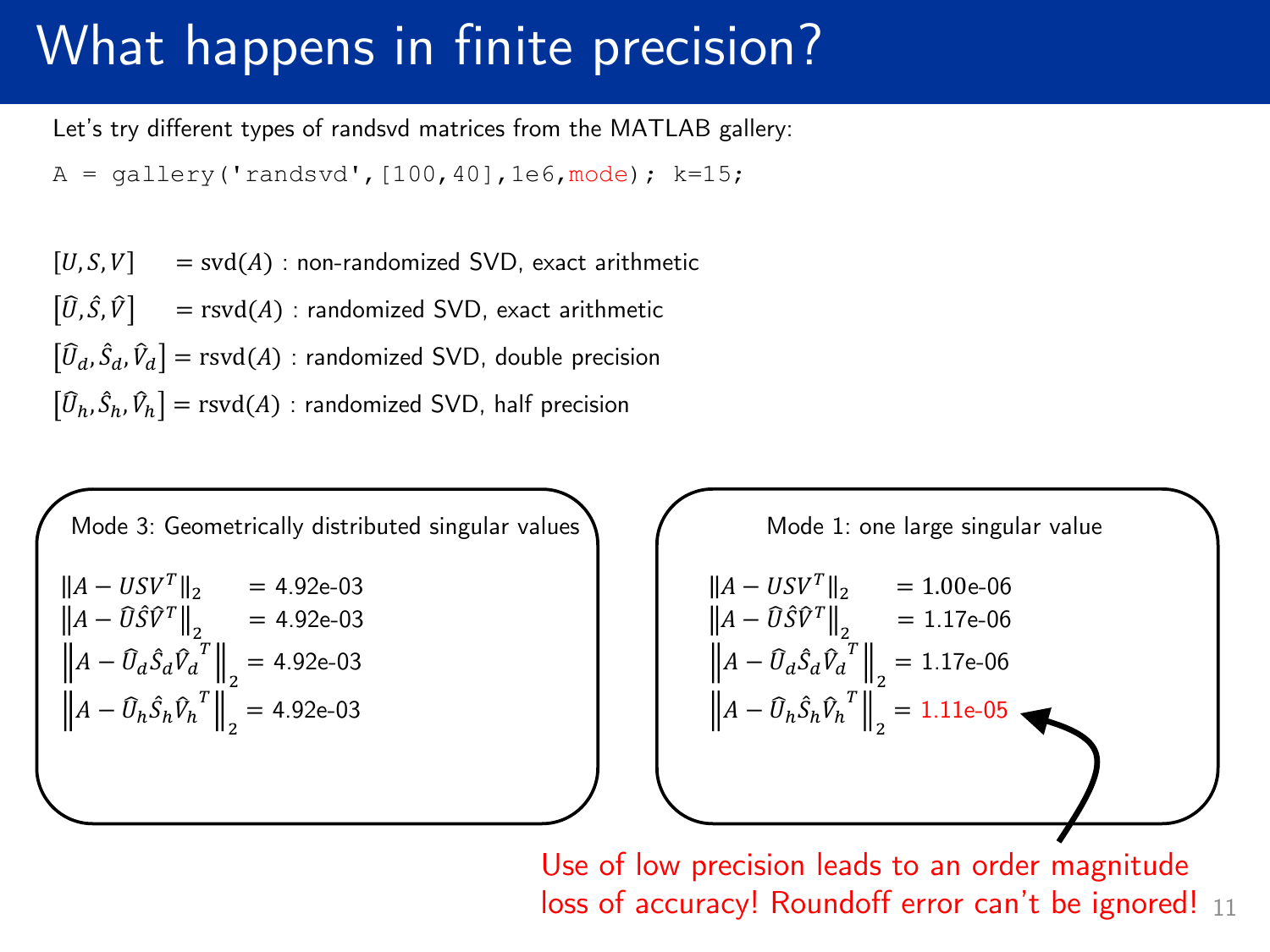Let's try different types of randsvd matrices from the MATLAB gallery:

```
A = qallery('randsvd', [100,40], 1e6, mode); k=15;
```


 $loss$  of accuracy! Roundoff error can't be ignored!  $_{11}$ Use of low precision leads to an order magnitude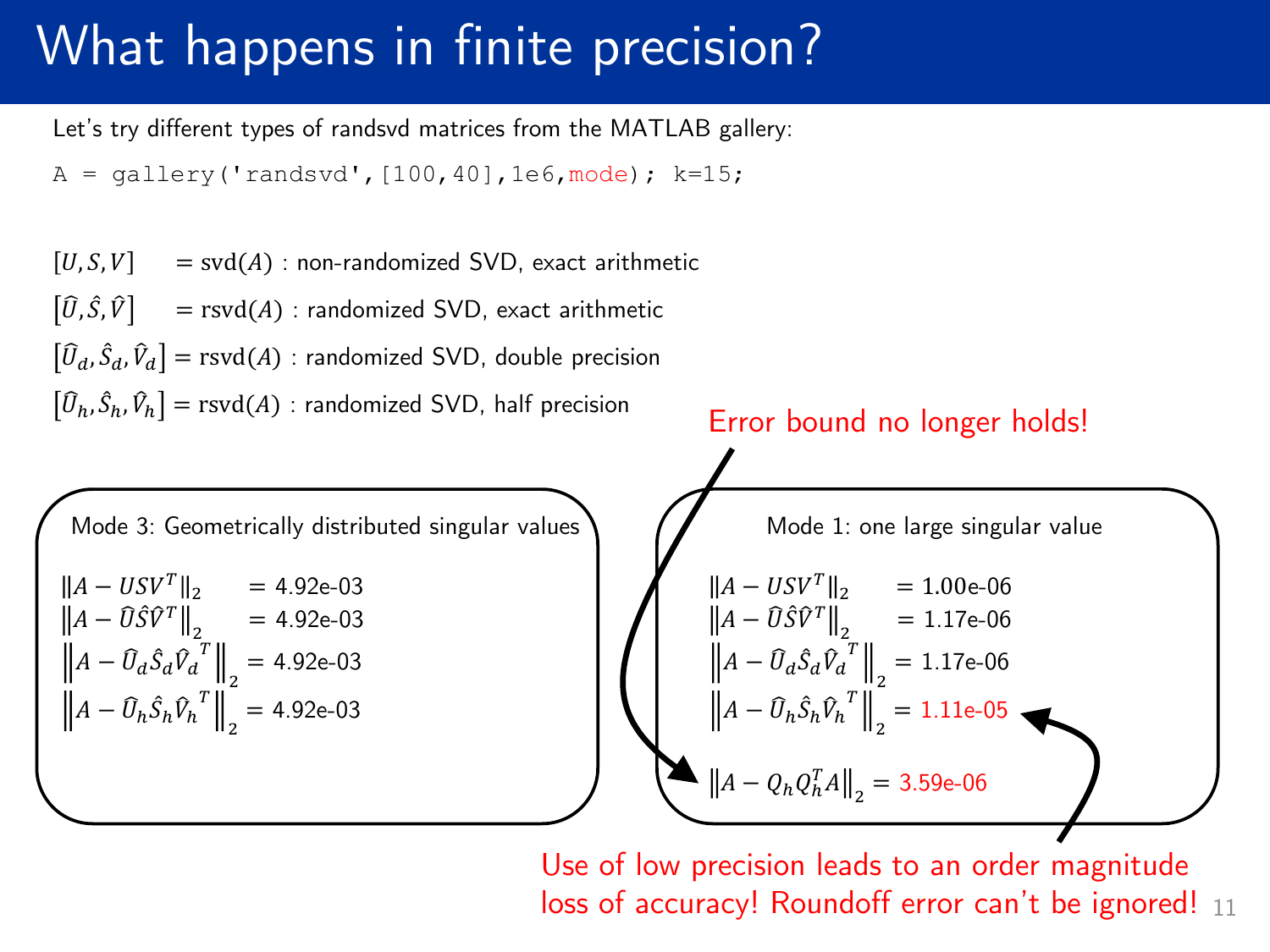• Block low-rank approximation and hierarchical matrix representations arise in a variety of applications



- Work on mixed and low precision in block low-rank computations
- [Higham, Mary, 2019]: block low-rank LU factorization preconditioner that exploits numerically low-rank structure of the error for LU computed in low precision
- [Higham, Mary, 2019]: Interplay of roundoff error and approximation error in solving block low-rank linear systems using LU
- [Buttari, et al., 2020]: block low-rank single precision coarse grid solves in multigrid
- [Buttari et al., 2021]: Mixed precision low rank approximation and application to block low-rank LU factorization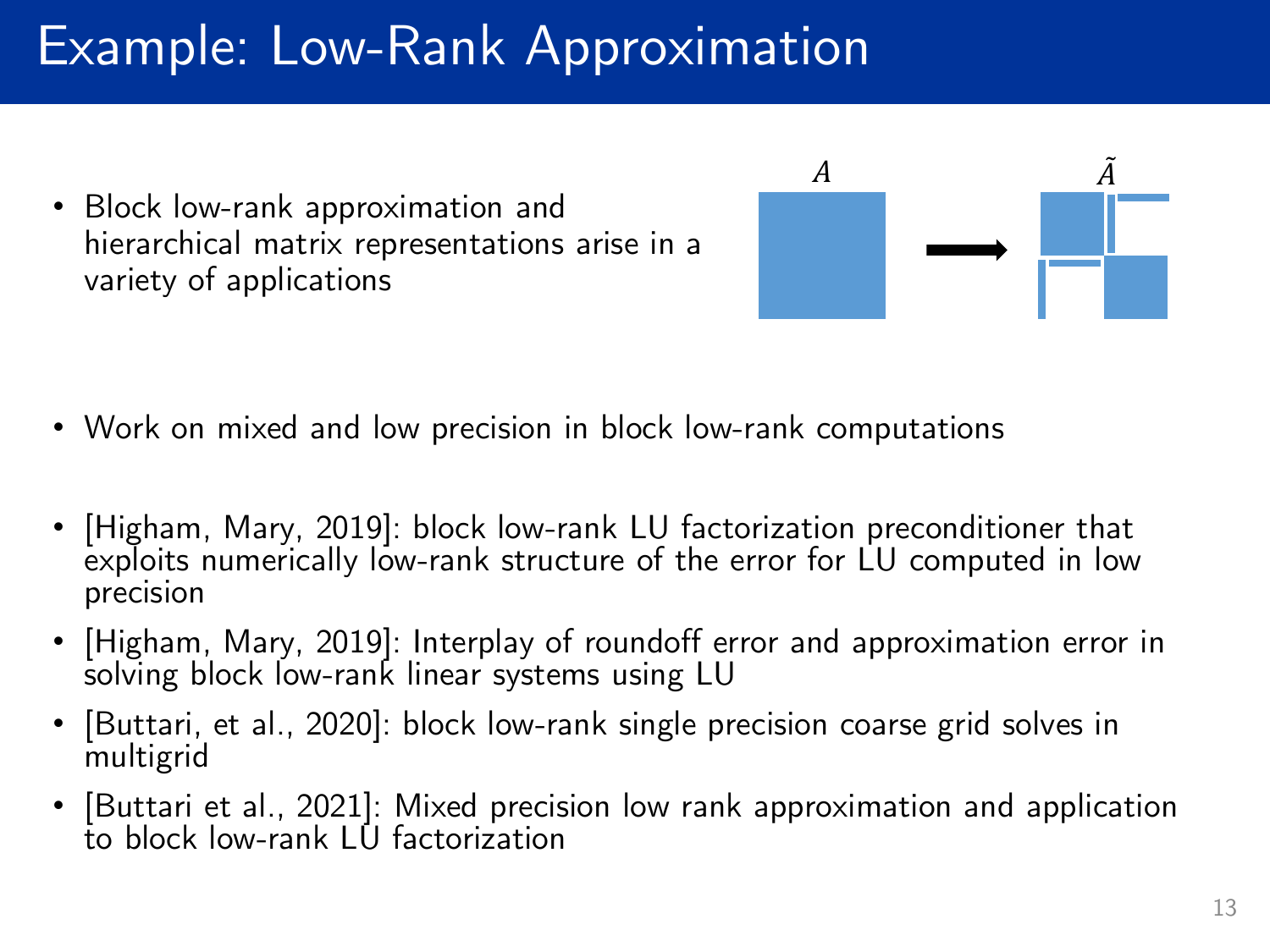#### Inverse multiquadratic kernel:

$$
A(i,j) = \frac{1}{\sqrt{1 + 0.1||x - y||^2}}, \qquad x, y \in \mathbb{R}^2
$$

is SPD. Low-rank approximation A should also be SPD!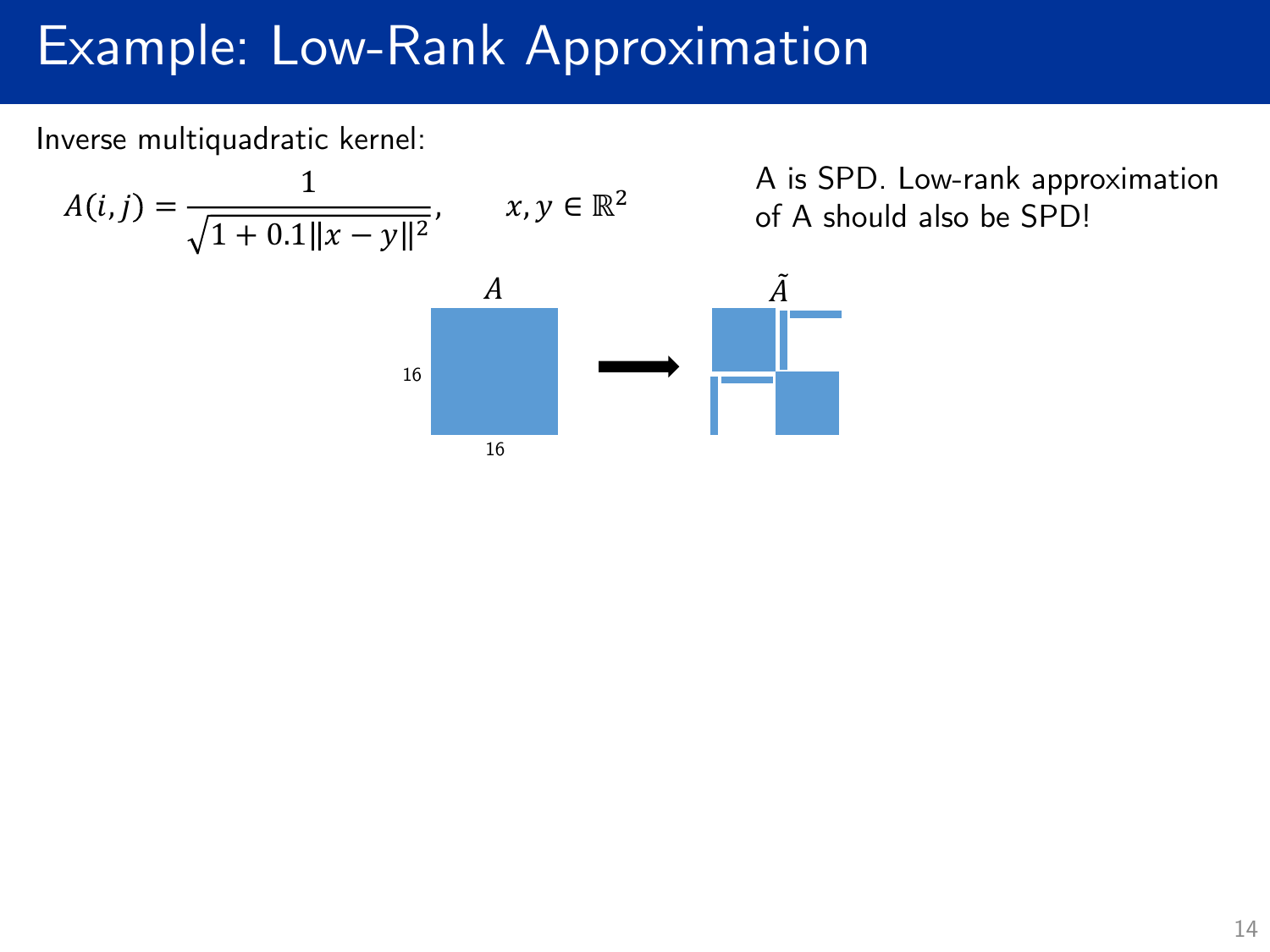#### Inverse multiquadratic kernel:

$$
A(i,j) = \frac{1}{\sqrt{1 + 0.1||x - y||^2}}, \quad x, y \in \mathbb{R}^2
$$
 of  
*A*

16

16

A is SPD. Low-rank approximation of A should also be SPD!

#### Exact arithmetic SVD:

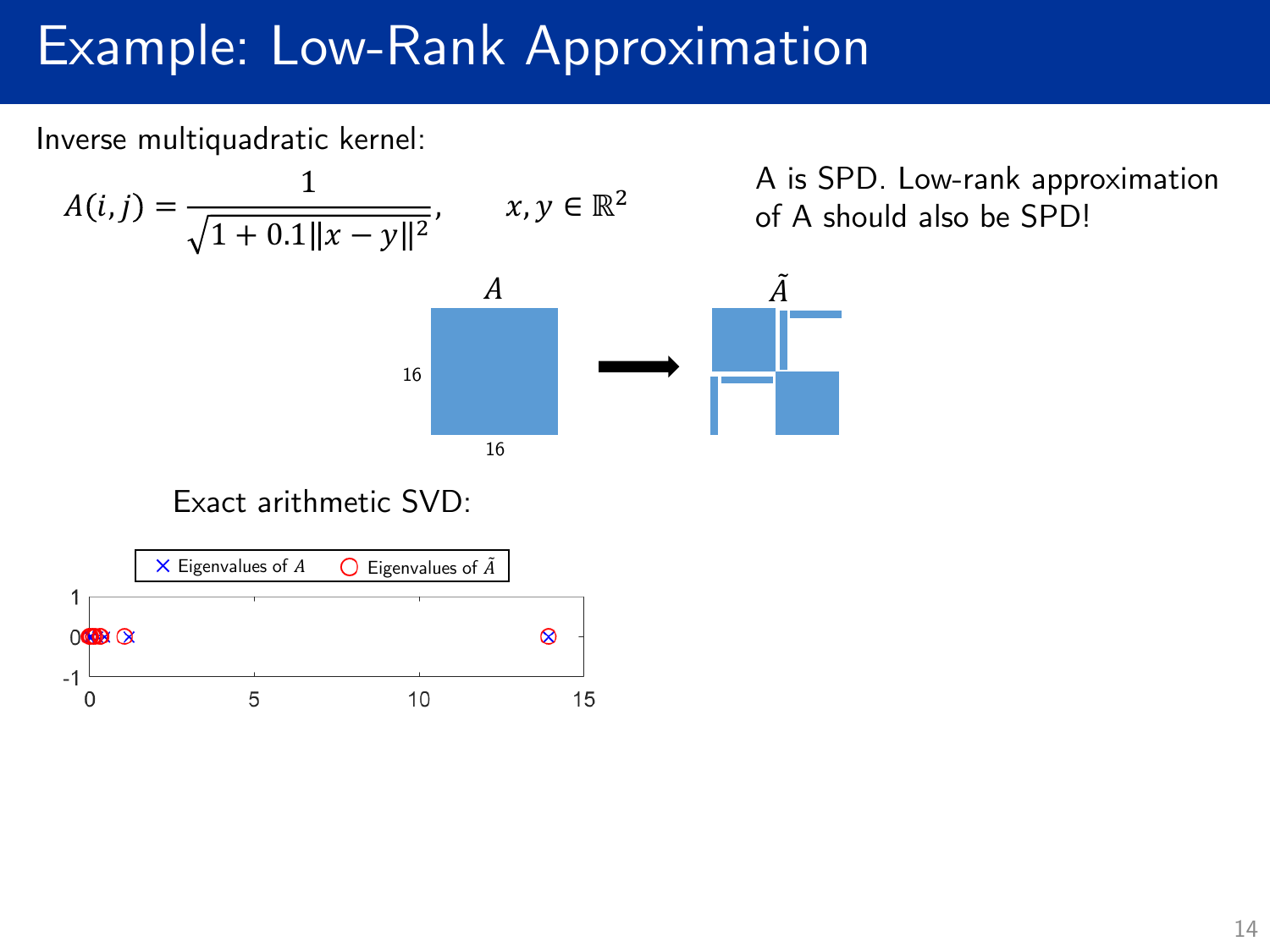#### Inverse multiquadratic kernel:

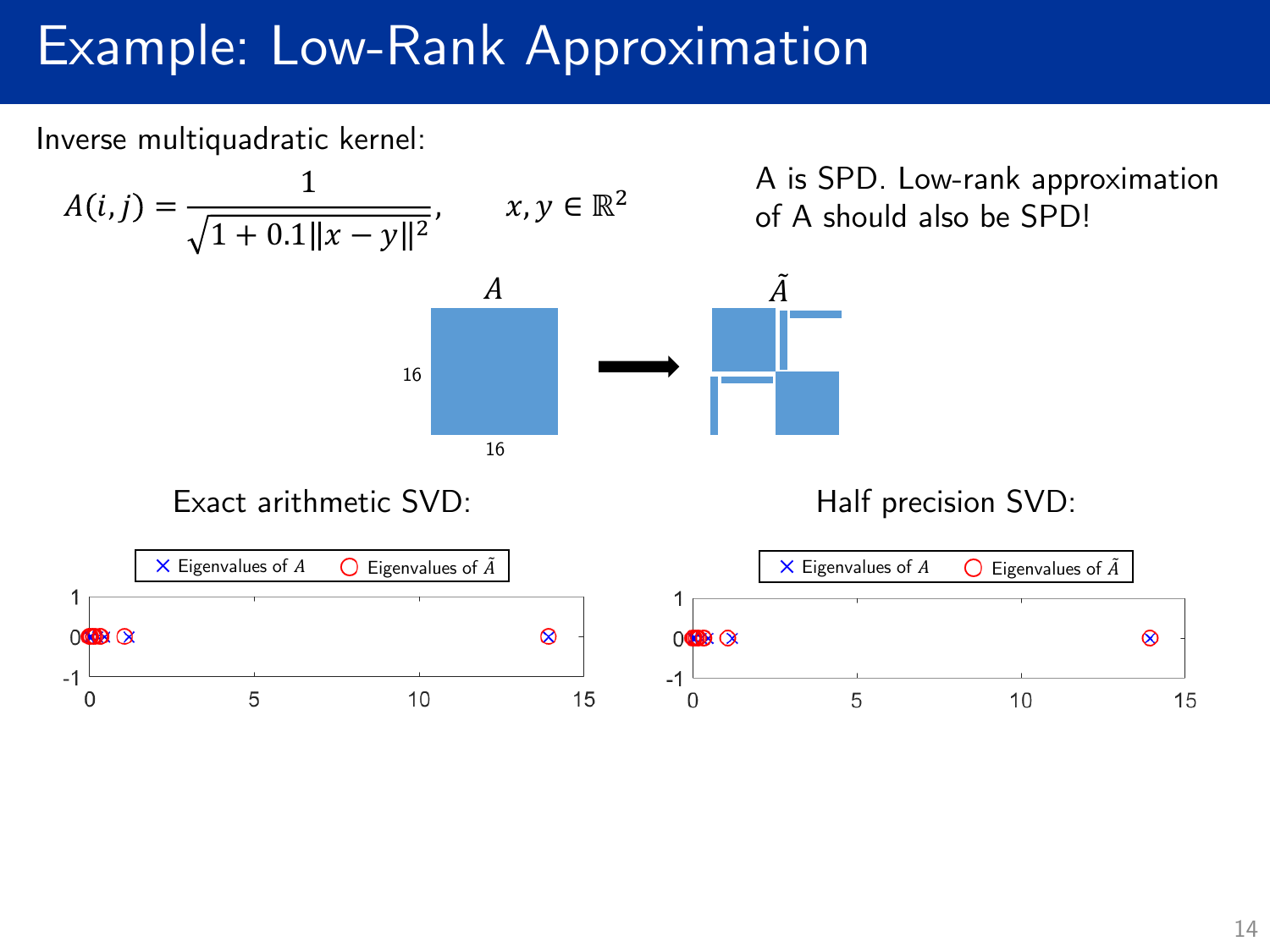#### Inverse multiquadratic kernel:

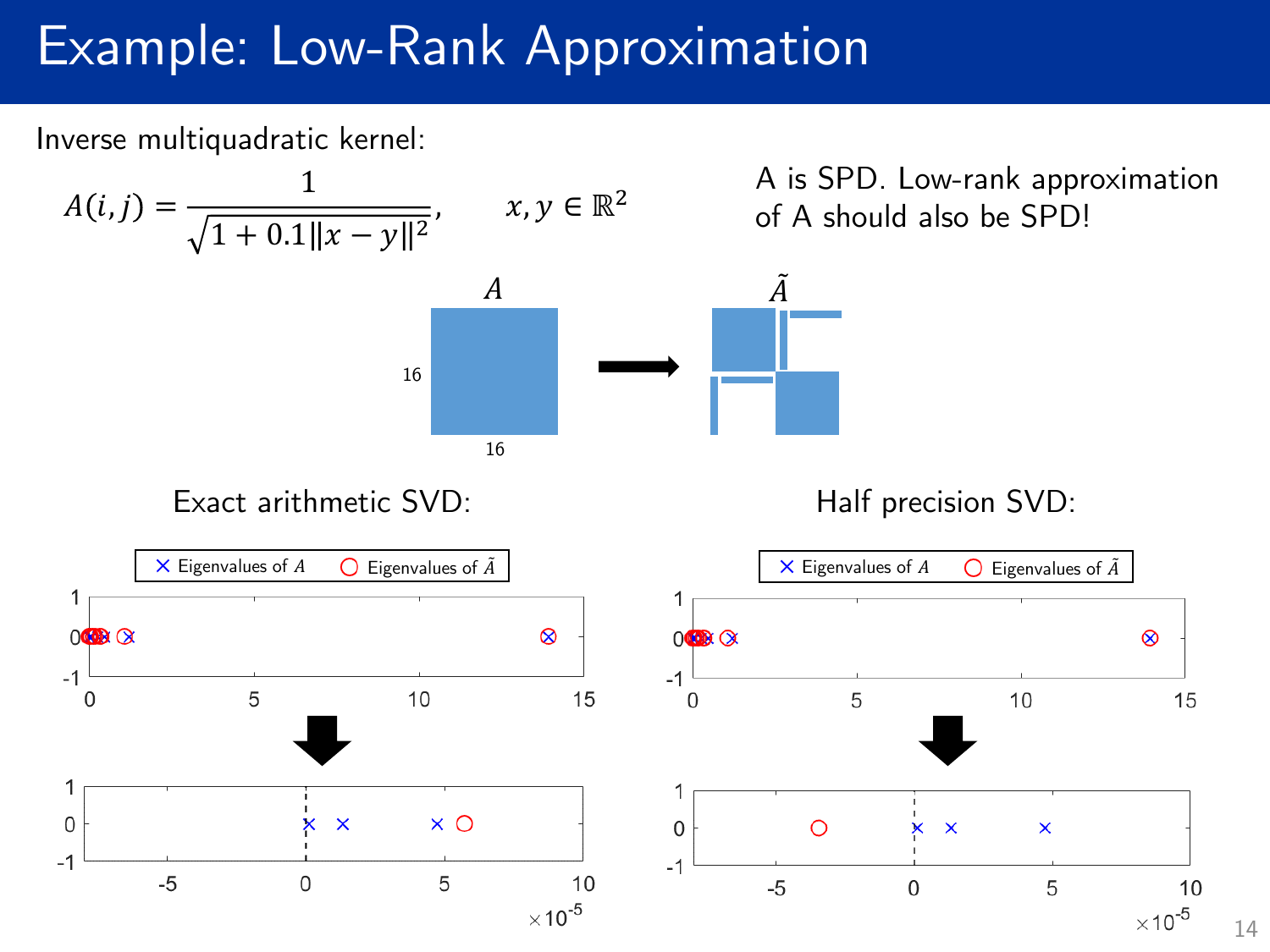#### Inverse multiquadratic kernel:



14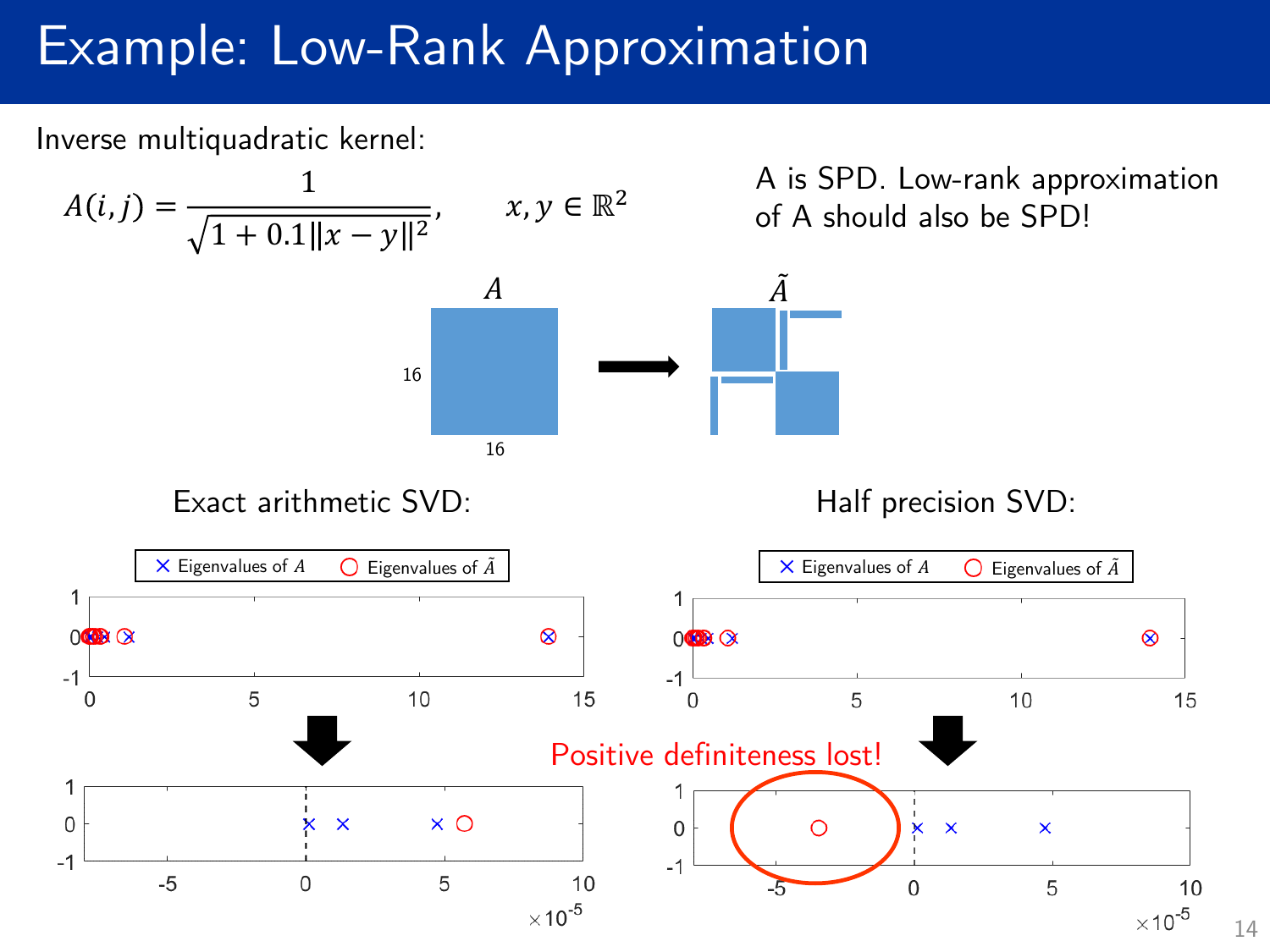#### Example: Iterative Methods

```
A = diag(linspace(.001, 1, 100));[V, \sim] = eig(A);b = V' * ones(n, 1);
```
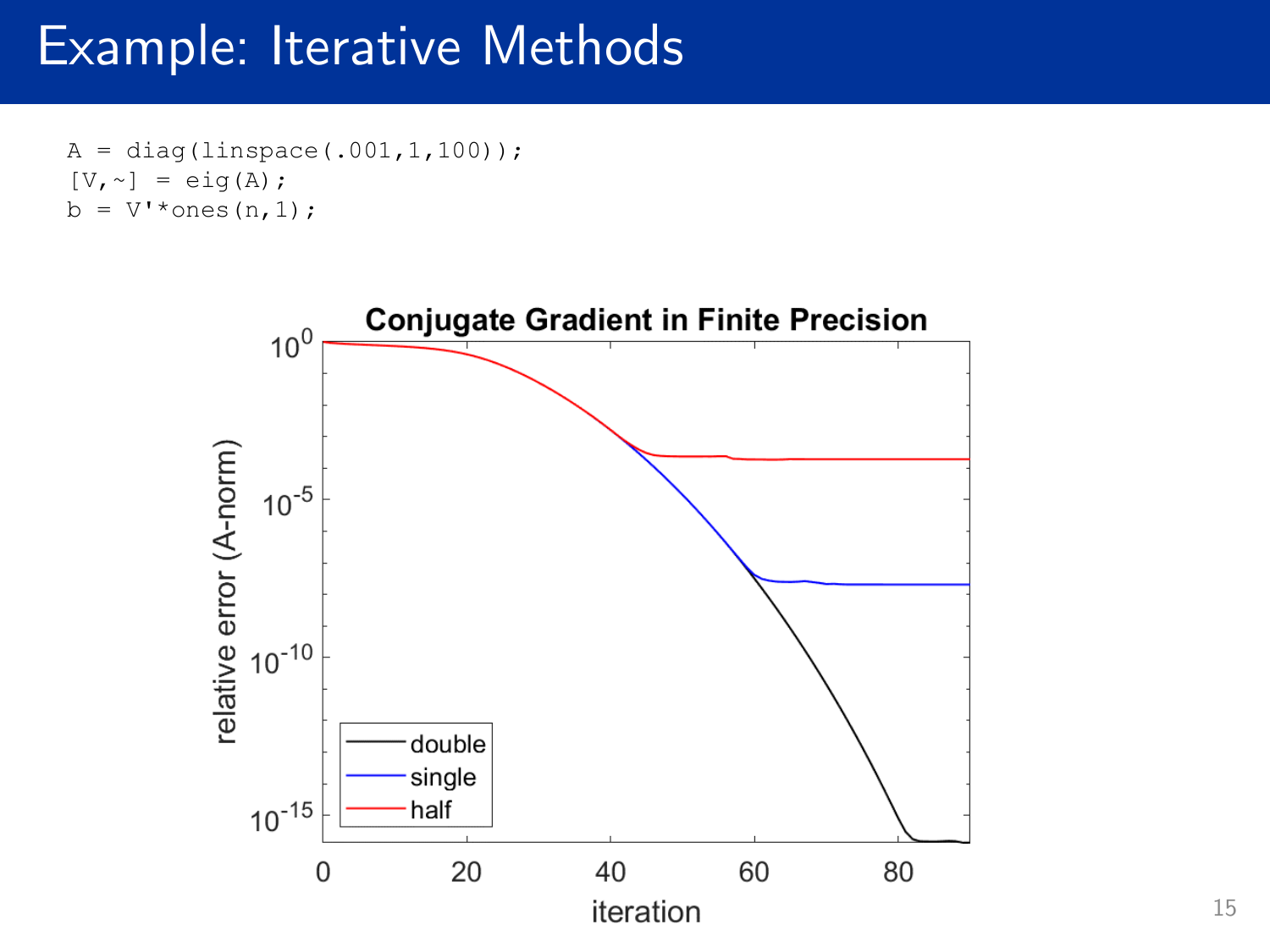#### Example: Iterative Methods

$$
n = 100, \lambda_1 = 10^{-3}, \lambda_n = 1
$$
  
\n
$$
\lambda_i = \lambda_1 + \left(\frac{i-1}{n-1}\right) (\lambda_n - \lambda_1) (0.65)^{n-i}, \quad i = 2, ..., n-1
$$
  
\n[V, ~] = eig (A) ;  
\nb = V' \* ones (n, 1);

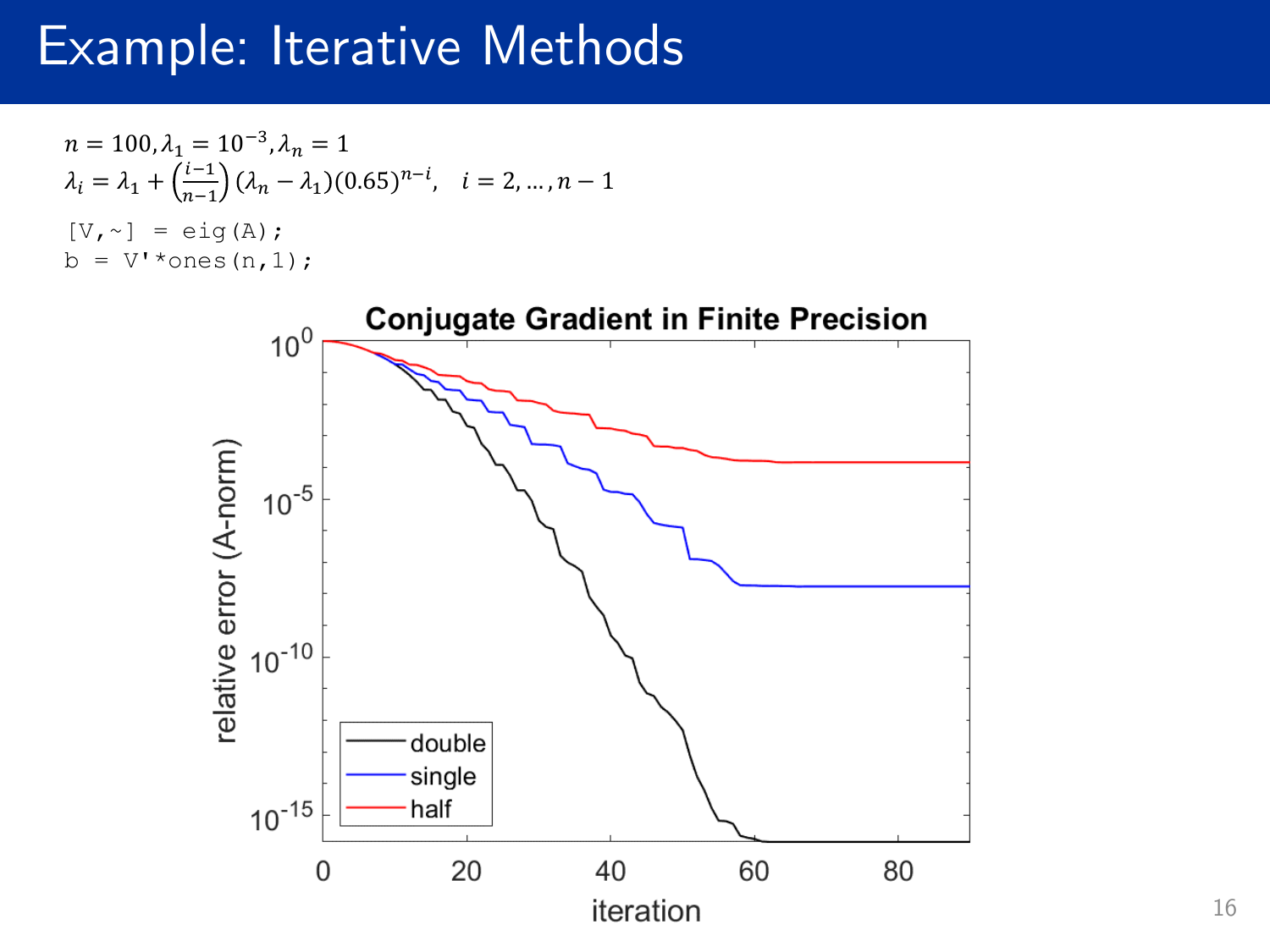#### New Frontiers

- Mixed precision randomized algorithms
	- Mixed precision randomized Gram-Schmidt
		- Laura Grigori, MS64, Thursday, 10:15 (next talk)
	- Mixed precision randomized SVD
		- Michael P. Connolly, MS90 (Part II), Friday, 11:15
- Beyond exascale
	- Emergence of new computing models, e.g., approximate computing, neuromorphic, quantum
		- New sources of inexactness!
	- New number formats, new arithmetics, e.g., posits
- Lots of interesting open questions going forward!